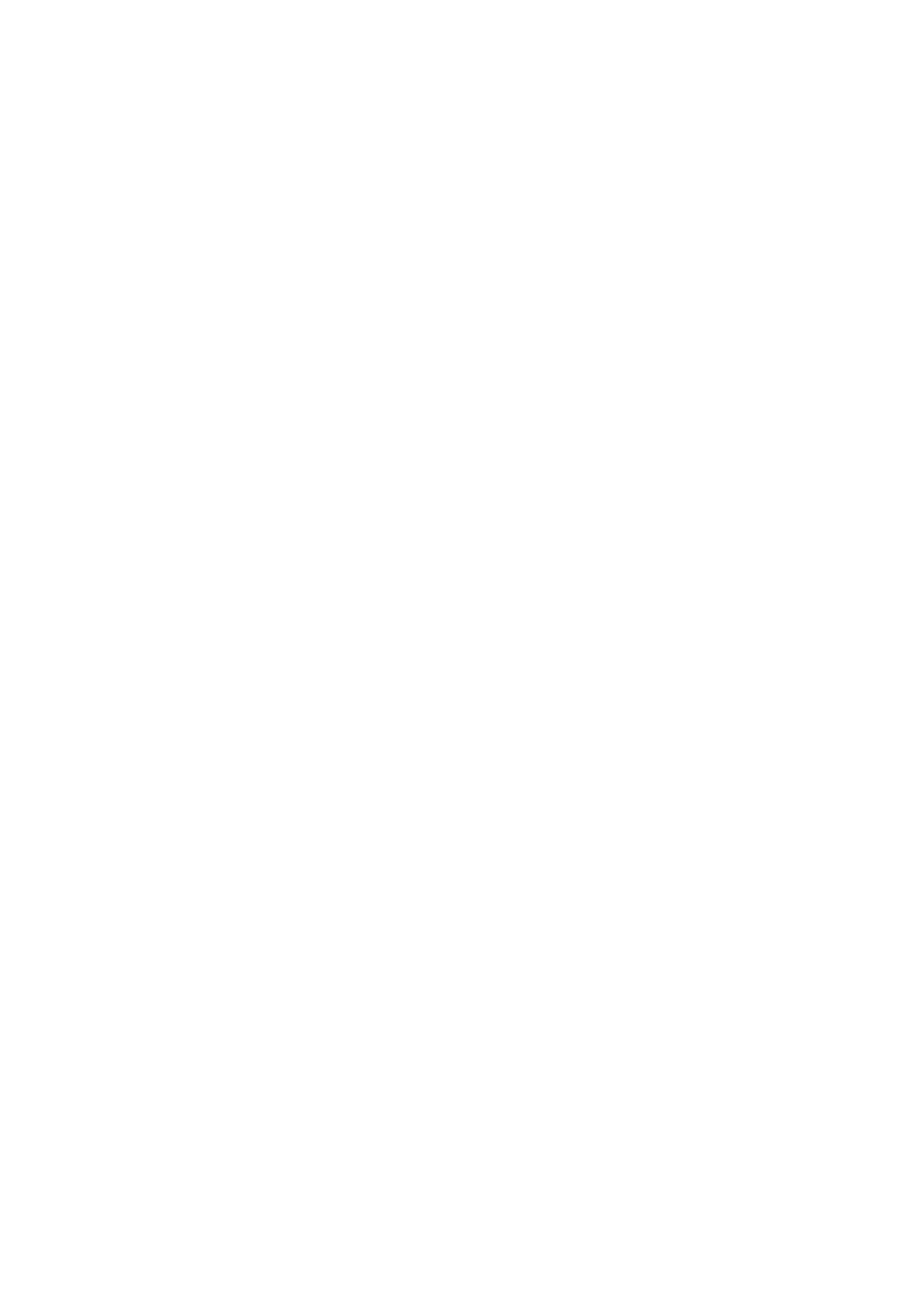# 4

# THE EFFECTIVE MANAGEMENT OF CULTURAL DIVERSITY

Lee Gardenswartz and Anita Rowe

ong before the now famous Hudson Report sent shock waves through corporate America in 1987 with its predictions about demographic changes affecting the workforce, diversity was on the radar screens of forward-thinking business leaders across the country. EEO laws of the 1960s and 1970s and affirmative action requirements were already putting attention on equity in the workplace, and immigration was bringing a wider range of cultures and languages to both the workforce and marketplace. Finally, global business realities were highlighting the need for increased cultural understanding and flexibility. Because of vision and necessity, companies began to understand that diversity was a business issue and managing it effectively was a strategic imperative for growth and survival.

# **♦ Laying the Foundation With an Inclusive Definition of Diversity**

Diversity is not a liberal ideological movement, to be supported or resisted. Rather, it is a reality in today's business environment. Managed well, diversity provides benefits that increase success.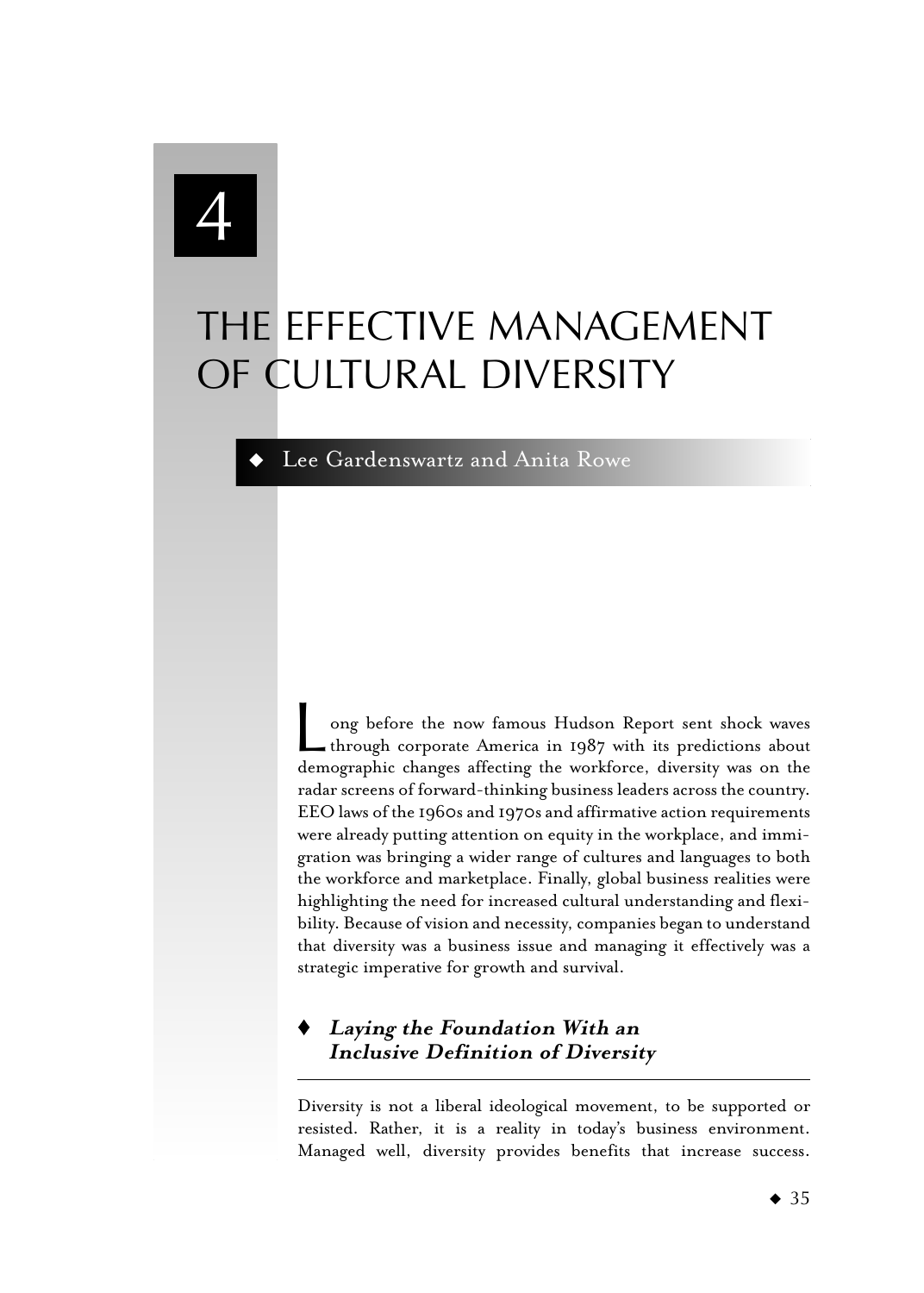However, when ignored or mismanaged, it brings challenges and obstacles that can hinder the organization's ability to succeed. The right question then is not, do we have to deal with diversity, but rather, how do we manage it to reap its potential benefits? At its core, diversity is about inclusion and exclusion. The foundation for effectively leveraging diversity lies in defining it in a broad and inclusive way. Organizations that define it broadly, involving all dimensions of similarity and difference around which there are inclusions and exclusions that affect the business, find that there is greater buy-in and strategic relevance. There is also a stronger business case and less resistance when all in the organization can see themselves reflected in the definition and can identify inclusions and exclusions that play out in the organization every day through us-versus-them attitudes, stereotypes, assumptions, preconceived expectations, and differences in treatment.

Our model, the Four Layers of Diversity (Figure 4.1), is used in many organizations across the country to frame the issue and encourage discussion and involvement in managing diversity. The multiple dimensions of diversity around which there is inclusion and exclusion are depicted in four concentric circles. Personality, relating to individual style and characteristics, is in the center. Whether a person is an introvert or extrovert, reflective or expressive, quick paced or methodical, a thinker or a doer, for example, all influence how the individual will be treated, get along with others, and progress in the organization. The second layer, the Internal Dimensions, comprises the six aspects of ourselves over which we have little control. Our gender, age, sexual orientation, race, ethnicity, and physical ability are for the most part not choices, yet they influence our treatment in organizations, the roles we play in life, and the expectations of us,

both our own and others. The third layer, External Dimensions, comprises those that are the result of life experiences and choices. Aspects such as religion, education, marital status, work experience, and recreational habits are areas around which employees can connect or disconnect, be valued or disrespected, depending on how these dimensions are seen and used.

The last layer, Organizational Dimen sions, contains those aspects of similarity and differences that are part of work in the organization. What difference might it make if someone is the CEO or an entrylevel employee, in marketing, manufacturing, human resources, or customer service, a manager or a union shop steward? These dimensions also affect both treatment of employees and productivity of the organization.

All these aspects represent areas in which there may be similarity and common ground as well as differences. When well managed, these differences have the potential to bring new perspectives, ideas, and viewpoints needed by the organization. However, if mismanaged, they can sow the seeds of conflict and misunderstanding that sabotage teamwork and productivity and hinder effectiveness. To maximize the ability to manage this complex set of differences, organizations need to have a framework and strategy. The following three areas of focus offer a framework.

# **♦ A Framework for Managing Diversity as Organizational Change**

Over the years, we have witnessed and been part of many diversity initiatives and strategies. Some worked effectively, some only in part, but few accomplished all of their original objectives. Those that came out of a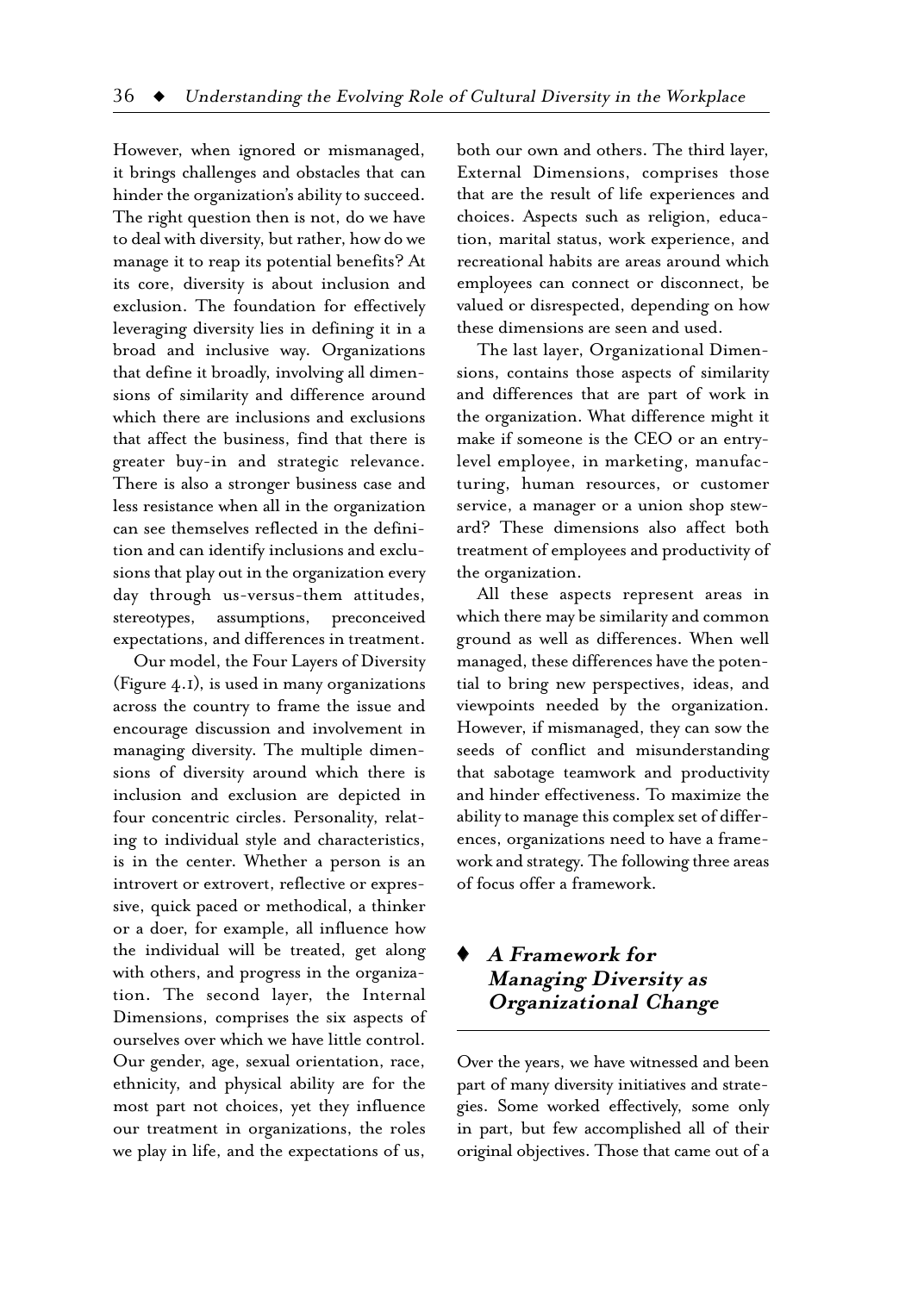



SOURCE: © Society for Human Resource Management. Reprinted with permission. From Gardenswartz & Rowe (2003); Internal Dimensions and External Dimensions, adapted from Loden & Rosener (1991).

"check off the box" mentality or were looking for a quick fix never had traction and had little impact. The efforts that had longevity did so because they were thorough and affected the structure at an operational level.

Diversity benefits are leveraged successfully when an initiative is looked at as a culture change intervention with both

people and systems interlocked and working for the benefit of the whole. This kind of change is almost always an unwieldy process that takes time, tenacity, and determination to see it through. The following framework creates a manageable structure for getting through the process and yielding results.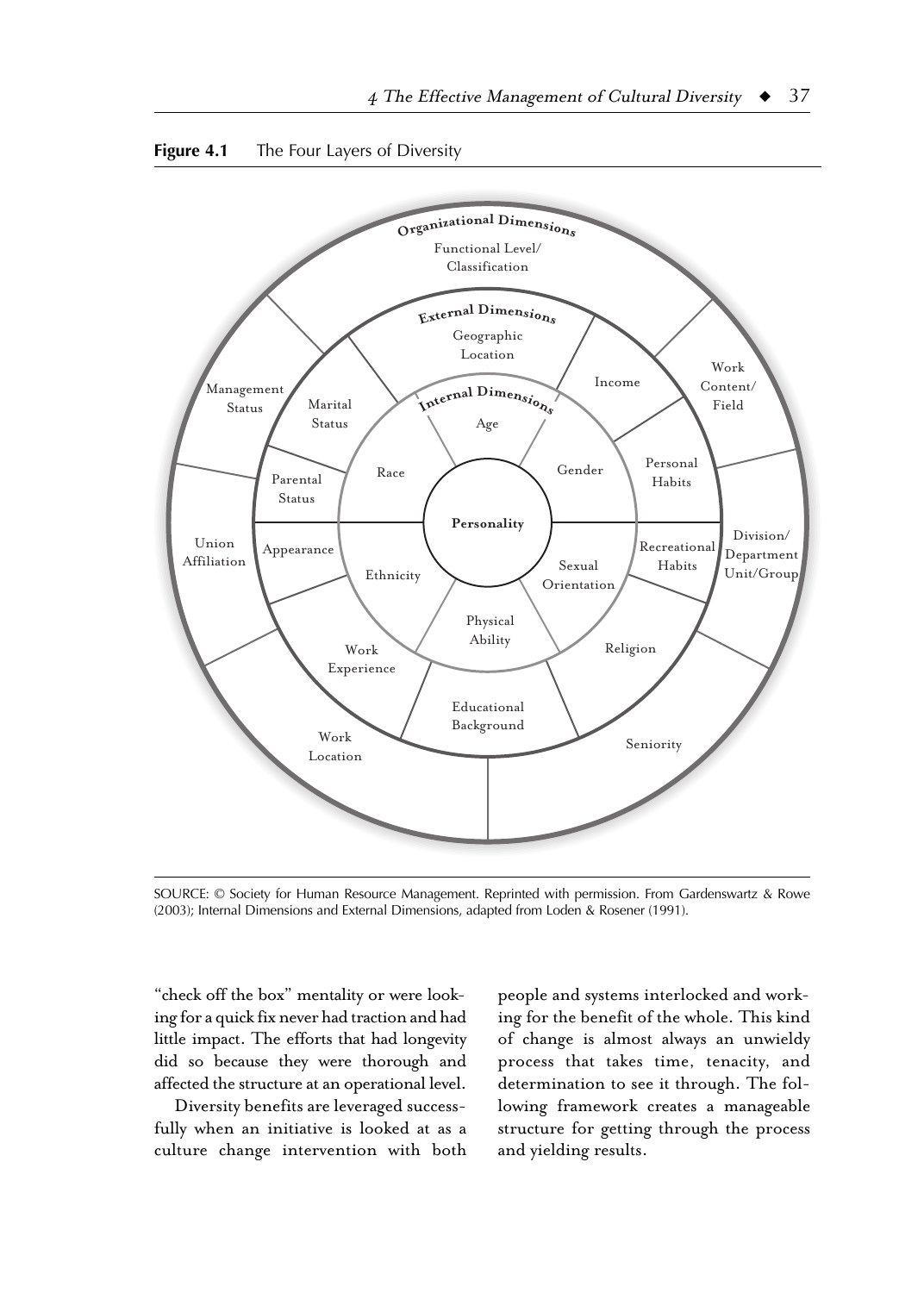For an organization to get its arms around the complexity of diversity culture change, it needs to focus on three arenas: (1) individual attitudes and behaviors, (2) managerial skills and practices, and  $(3)$  organizational values and policies. The individual attitudes and behaviors component asks employees to do some intrapersonal work that involves identifying their attitudes and beliefs on a wide range of topics such as how they feel about multiple languages spoken in the workplace; attitudes toward whether coworkers can be openly gay in the workplace; conflicting union and management positions on any number of policies; and the hottest diversity topic of the early 2000s—generational differences, or how 20-somethings and 60-somethings vary in their view of the world of work. Change in this arena requires identifying and acknowledging the feelings that come from these differences and the behaviors that result as well. For example, if my attitude toward 20-somethings is that they are shallow and uncommitted, my behavior is likely to be standoffish, uncollaborative, and unresponsive in helping them acculturate to the organization. These behaviors will ultimately affect organizational culture, outreach, and openness to fellow employees as well as services delivered to customers. Training to affect individual attitudes and behaviors has probably yielded the most success in diversity initiatives over the last 25 years. There are many remarkable and impressive examples of change that we have seen. They are a necessary first step but insufficient to change the culture of the organization.

The second arena in which change needs to takes place is that of managerial skills and practices. The essence of this change is the recognition that one style of management does not fit all. Managerial practices must be tailored to suit a wide range of employees.

Depending on one's culture, for example, feedback about performance may be delivered very directly, or it may also be given in a much more indirect and subtle way, sometimes with the help of an intermediary or cultural interpreter. Another example of the wide range of practices needed has to do with norms involving meeting participation and giving feedback to bosses. In hierarchical cultures, direct questions or feedback to a boss would be unthinkable, yet it is expected in most parts of the United States. Another cultural difference is how pats on the back or other positive reinforcements are given. Properly acknowledging exemplary performance requires cultural knowledge and sensitivity. In many cultures, public acknowledgment is totally humiliating. In such cases, acknowledging good work, perhaps with a very private and quiet thank you or a note in the employee's file, works wonders, instead of public acknowledgment, which could be mortifying. Managers need to know these differences among their employees because they affect conflict resolution, accountability, team cohesion, commitment, and ultimately work performance.

The last arena of change that is required to successfully leverage diversity involves changes in organizational values and policies. This area is the most complex in which to make progress, and we have seen the least success here. Adjusting the promotional system, for example, or how people are hired and recruited to create a broader talent pool and a more equitable organization, requires complex work that has many steps. For example, how do you begin the process of selecting recruiters who themselves are diverse? And if they are diverse by the internal dimensions, that does not necessarily mean they are open to differences and are themselves objective about others. Sometimes they push for people who look or act like them.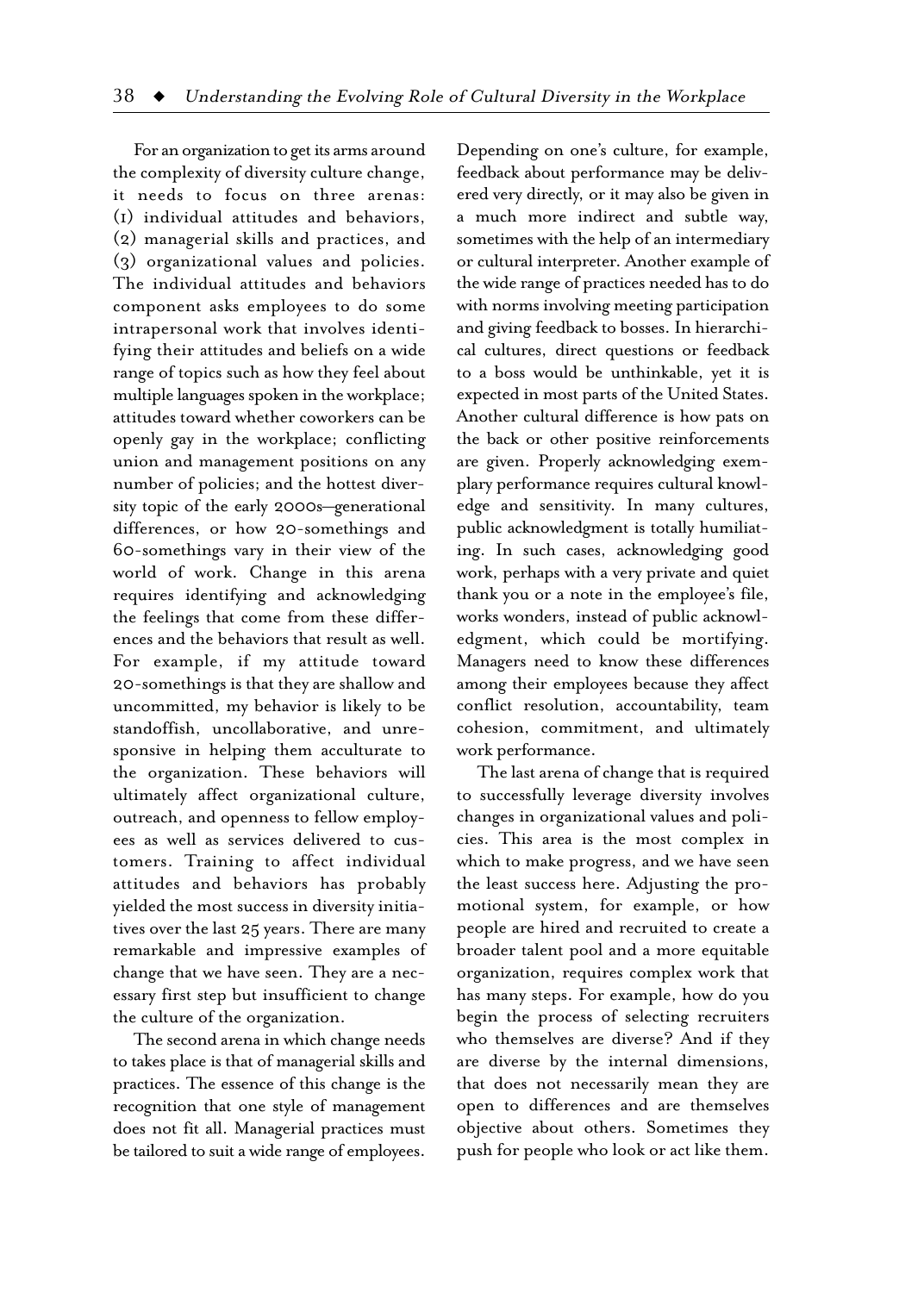Sensitizing recruiters is only one step in a longer process. How do you then make sure you have broad hiring panels? What are the policies and practices around creating an equitable posting system? Where in the feedback-gathering process do you get feedback from employees about how the system works? How do you hold managers accountable for the diversity changes you are trying to achieve? And once an organization gets the feedback, who is charged with the follow-through of using input and implementing the changes? It's methodical and can be tedious, but it is very important. Organizations that stick with the detailed process can reap just rewards, but these changes don't happen without absolute commitment and followthrough. Our caveat here is this: Be mindful of the law of unintended consequences. When one system is fixed, undoubtedly other glitches crop up elsewhere. One university medical center worked very hard to create relief for employees with young children. They did so, but the burden then fell to those who had no children or whose children were no longer at home, and a new problem resulted. That was the end result, but certainly not the initial intent. Thinking strategically and cleverly about all possible outcomes is absolutely critical.

To make culture change happen, we suggest the following seven-step process. While the steps are presented here in a linear fashion for conceptual purposes, often many steps may be going on at the same time.

#### STEP 1: GENERATING EXECUTIVE COMMITMENT

Where the leadership of an organization goes, the rest of the organization will follow. In all our years of doing this work, on only one occasion have we seen a grassroots effort lead to success. For the most part, executives have to lead the way. It is, however, fallacious to assume that leadership is only at the executive level. Employees at every level of the organization need to demonstrate leadership on this topic if diversity is really to permeate culture. The question is, how do you make the case for it so that everyone buys in?

The business case is about capturing talent, understanding markets, utilizing diverse perspectives for innovation, knowing how and how not to pitch products, and, ultimately, how to generate employee commitment. Executive leaders need to be role models and advocates for this strategic focus. They can do this by using their bully pulpit and talking about it. They can demonstrate support by talking about how important it is in newsletters, online, or by introducing training classes and attending them as well. We had one CEO chair the companywide diversity council, and at every meeting, business unit leaders knew they would be held accountable for reporting their progress. Another division leader wanted to have diversity integrated into the organization through a leadership and team-building lens and had classes to teach this. Because the sites were far-flung, he made a video that was shown at the beginning and end of every session. No one mistook the importance of this work. On the other hand, we have had people tell us that in their organizations, diversity is the last thing mentioned and the first they eliminated when time and money was in short supply. The message about the priority placed on diversity always gets out. This reminds us of what Ralph Waldo Emerson said about 150 years ago: "I can't hear what you're saying because who you are rings so loudly in my ears." People cannot and will not be fooled. Real commitment is transparent ... so is the lack of it.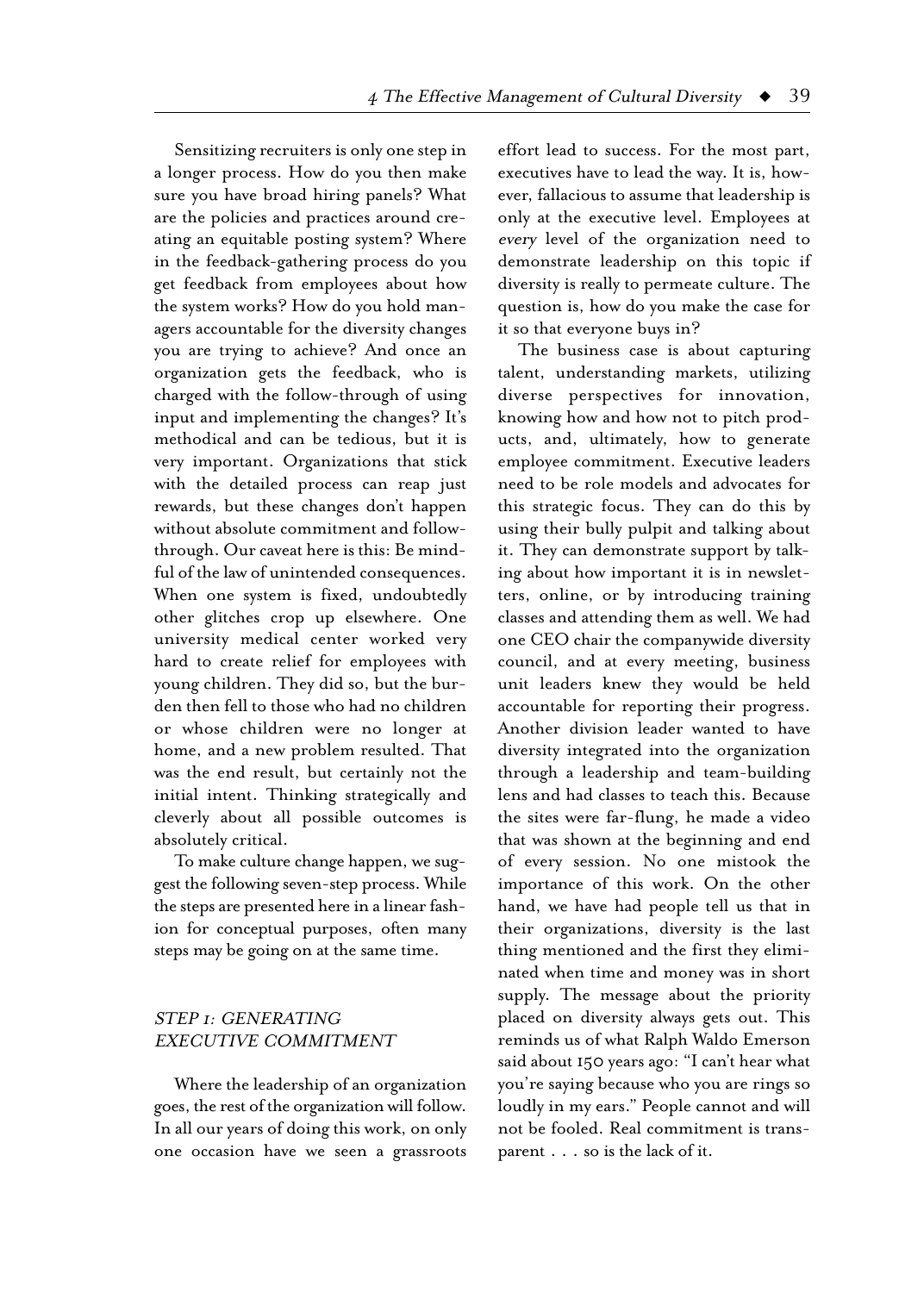#### STEP II: ASSESSMENT

Experts agree, and experience in organizations validates, that effective diversity management is data driven. Setting off to create a strategy without having accurate data is like starting on a journey into a new territory blindfolded and without a map. The essential task of assessment is twofold. First, assessment helps the organization understand its current state regarding diversity. It provides data to see where there are exclusions that are hindering the organization's effectiveness or ability to achieve its goals and where there might be additional inclusions that could help. These data help the organization identify needs and then set priorities, goals, and objectives for its diversity strategic plan. Second, assessment provides data that serve as a benchmark to measure against once the strategy is implemented.

Four methods can be used to collect assessment data. A review of existing data is often the first step. Employee opinion survey results; customer satisfaction information; demographic data about the workforce, labor force, and marketplace; turnover statistics; and grievances and complaints are examples of the wealth of information that organizations can find in their store of already existing data. Another method is through interviews with leaders, which can provide information about goals and expectations for diversity and perceptions of challenges and obstacles. A third method, convening focus groups with managers, supervisors, and employees, can give the organization critical information about employees' perceptions of treatment and inclusions and exclusions that affect the organization. Finally, survey questionnaires can give statistical information about employees' perceptions of the organization's diversity management. All these sources of data provide key information

needed to clarify the business case for the diversity initiative and to identify areas of focus for plans and changes. A tangential benefit of assessment is that the process also serves to communicate and educate about diversity and involves staff in the process at an early stage.

#### STEP III: DIVERSITY COUNCIL

Questions are frequently asked about the purpose and use of diversity councils. A culture change process needs some infrastructure in the organization to guide the process, and diversity councils are a common vehicle to use. Their purposes are several. They can be a two-way communication vehicle, getting feedback from employees and giving it to executives as the beginning of dialogue, and in the other direction, explaining diversity and the initiative to employees. They can keep diversity on the radar screen and field answers to the questions of what and why regarding diversity. They can also be a visible structure, signaling that diversity is relevant. The council should be a body that reflects the whole organization. In other words, when people see diversity council members, at least one person on the council should reflect them by work unit, location, gender, age, race, and other diversity dimensions.

The primary task of most councils is to define obstacles and opportunities for increasing organizational effectiveness, then make recommendations that can be considered at the highest levels of the organization and given to the appropriate structures to be acted on. They also monitor change process and evaluate results. Diversity councils rarely do the long-term change work themselves because council members all have full-time jobs.

For the council to function effectively, in our experience, it needs 2 days of training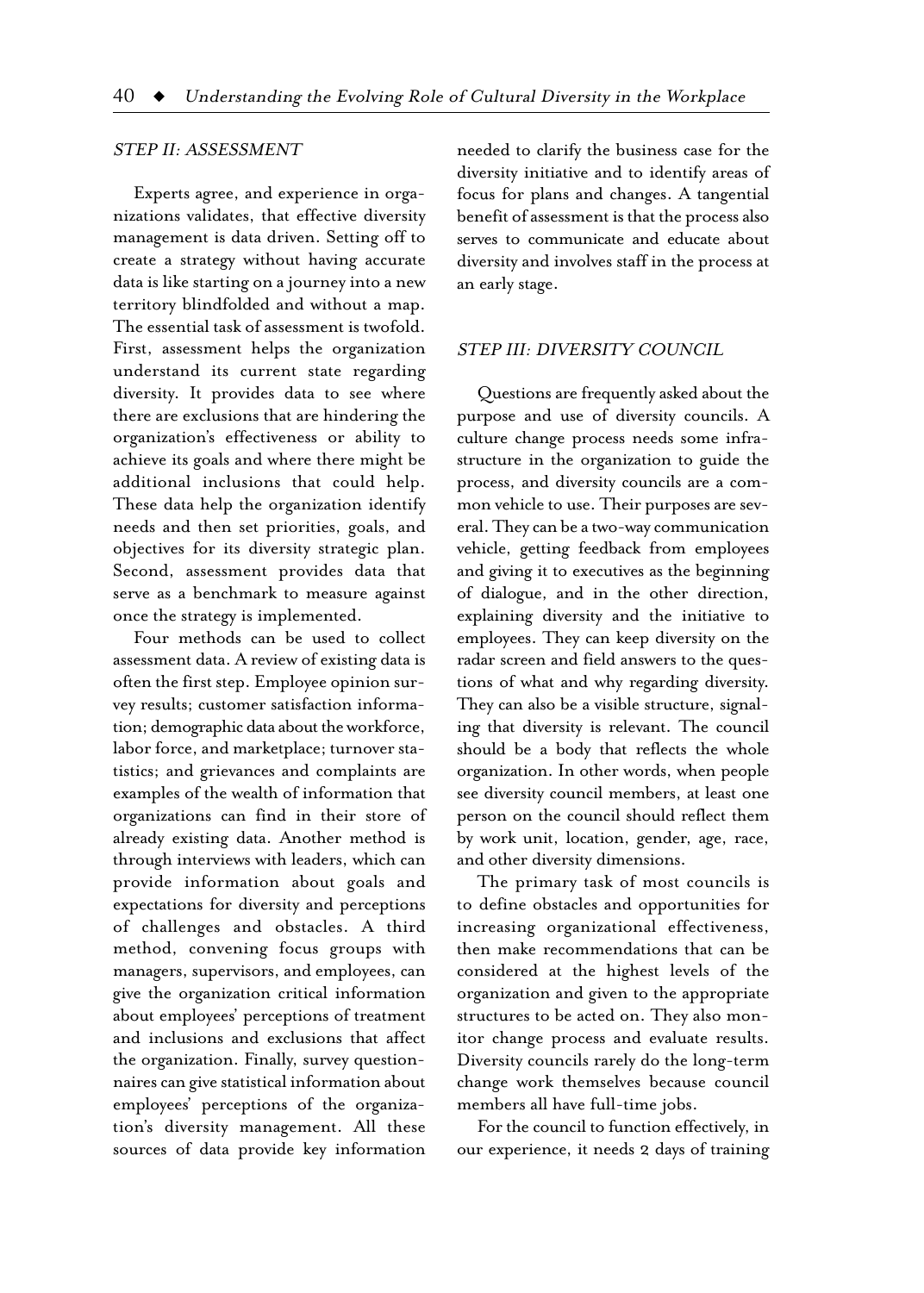prior to its initial work. Day 1 focuses on diversity content training so members can more fully understand themselves, their own reactions to differences, what diversity is and how it affects the organization. Day 2 is a planning day when the council sets up its own norms and determines how to get data so it can do its work. It defines its mission and begins the discussion of goal setting and measures of success. To help them be effective after the initial session, there needs to be consistency in meeting times with meetings no longer than a month apart. Ongoing training and team development is a critical factor in effective councils. The best chance for success takes place when there is adequate and ongoing training, work on relevant issues, adherence to agreed-upon norms, and accountability by all involved.

#### STEP IV: SYSTEMS CHANGES

For diversity management to be effective, more than awareness and sensitivity is required. Organizational systems and operational practices need to be aligned with diversity goals. Systems such as recruitment, hiring, promotion/career development, and compensation/benefits, which affect how the organization treats employees and uses diversity, need to be examined and often modified. Organizations sometimes find they need to conduct pay equity reviews, adjust scheduling and benefits, and revamp promotional processes to ensure fairness and equal access. Setting diversity performance objectives for staff, using diverse hiring panels, and requiring managers to look at a diverse slate of candidates before making a hiring decision are other examples of systems changes that are often made. Others include the establishment of affinity groups or employee associations and mentoring processes,

making promotional criteria and processes more transparent, and expanding outreach efforts in recruiting. All of these changes are aimed at enhancing the organization's ability to recruit and retain top talent and leverage the differences they bring.

#### STEP V: TRAINING

Training frequently gets a bum rap for not changing organizations. It is not designed to do that. Training can create awareness and help people develop knowledge and skills, and the awareness, knowledge, and skills gained through training can ultimately result in behavior change throughout the organization at individual and team levels. However, it cannot carry the weight of culture change.

The primary initial content areas for diversity training start with what it is and why it matters.

Each organization needs its own definition of diversity and business case. The other two essential components of basic training center on understanding culture at organizational, team, national, and personal levels and how it influences interactions and behavior on the job, and also understanding and managing the phenomena of stereotypes, prejudice, and assumptions. Human beings have always engaged in this prejudgment and labeling process; however, there are ways to manage our immediate unconscious assumptions better, and helping employees learn those ways is part of the content. Beyond basic diversity training, there can also be management training on topics such as building diverse teams, giving performance reviews effectively across different cultures, and handling anger and conflict successfully in diverse groups. Regardless of what content one focuses on, our suggestion is to integrate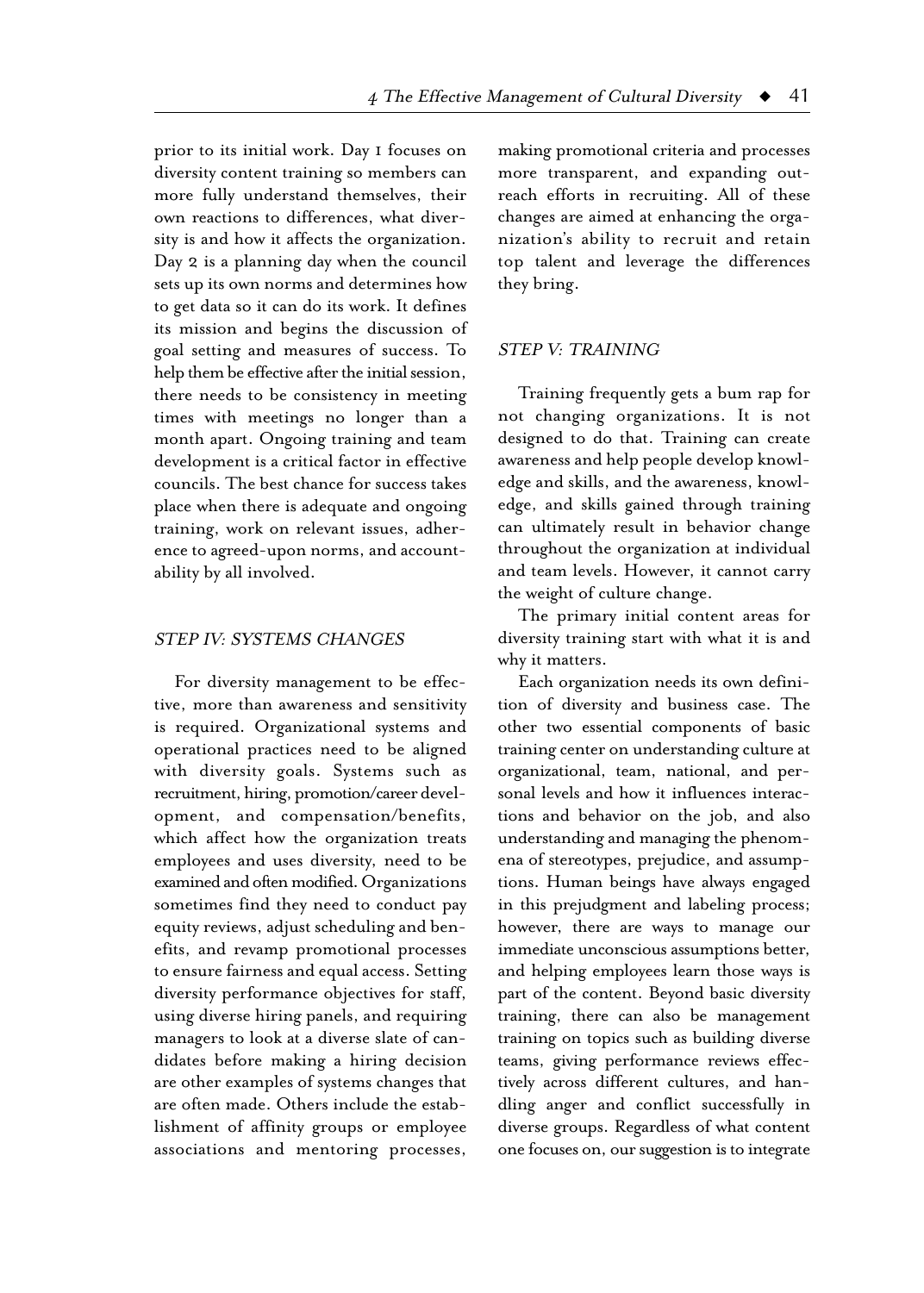diversity into already existing training. For example, weaving it into the current supervisorial training is an effective way to leverage diversity. That way it becomes integrated more effectively into all training, appears more relevant and application oriented, and faces less resistance when it does not stand alone. In addition, measurement and accountability are essential. What is expected from people as a result of the training effort? Tying the application to daily work gets people's attention, commands respect, and leads to results.

#### STEP VI: MEASUREMENT AND EVALUATION

One of our best teachers, Dr. John E. Jones, used to say, "What gets measured gets done, and what gets rewarded gets repeated." Measuring the effects of diversity change efforts and evaluating the results is critical. Measurement gives credibility by providing data that show results, and it also uncovers information that can serve as feedback for continual improvement.

Two kinds of questions need to be answered. The first has to do with the process, and the second has to do with results. Both process and results need to be monitored to gain the most from evaluation. Process measures assess how we did, what went well, what didn't, and why. For example, how many employees participated in the mentoring program, and what was their feedback on the experience? Results measure what difference it made for the organization.

For example, what was the percentage of decrease in turnover, and how much did that save the organization?

Measurement is inherently a comparative process, so it needs to be planned from the beginning. Specific criteria and measures need to be set at the beginning of the plan—for example, an increase in the

demographic representation of underrepresented groups, an increase in sales in particular markets, a decrease in turnover, or a reduction of disparity between groups in employee satisfaction results. Then, data relative to criteria are collected as the plan is implemented. Assessment data gathered at the beginning can serve as a baseline to measure against, and both hard and soft measures can be used. Hard measures such as sales, productivity, turnover, customer retention, and demographic representation statistics are critical. However, soft measures such as customer and employee survey scores and hotline calls also give valuable information about the impact and results of diversity strategy implementation.

#### STEP VII: INTEGRATION

An organization knows it is successful at its change process when it no longer has to make diversity a stand-alone topic because it has become part of all operations. Creating a feedback loop so that procedures continue to be improved and refined and new areas for inclusion are pinpointed is key. This continuous loop keeps both the systems and the outcomes viable and significant while also ensuring both relevance and results. Managing diversity is a continually evolving process aimed at ongoing improvement for the success of the organization.

### **♦ Discussion Questions**

- 1. How is diversity a strategic business imperative for organizations?
- 2. What are the reasons for using a broad and inclusive definition of diversity in creating a strategy for leveraging it?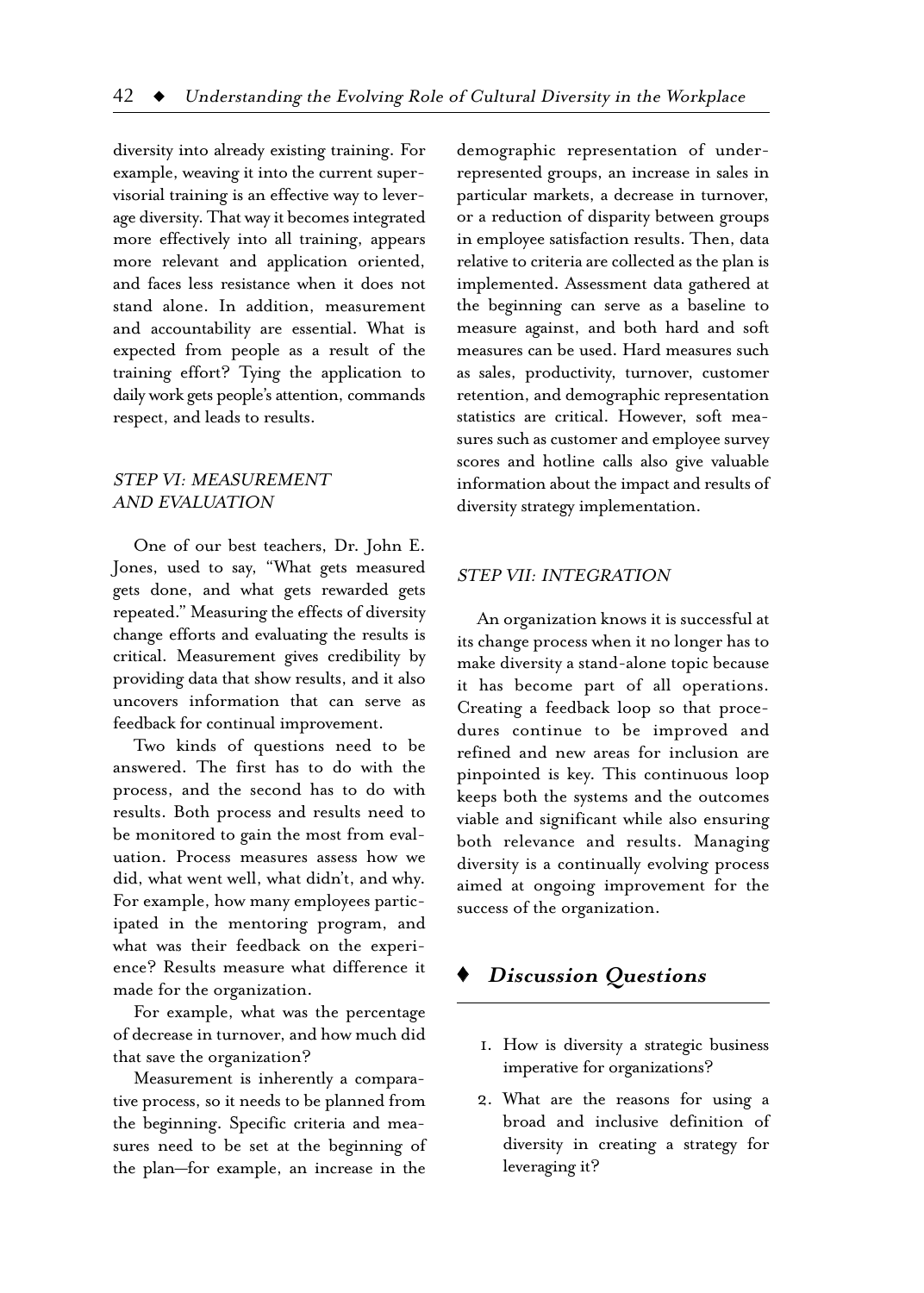- 3. How might the different dimensions of diversity affect operations, teamwork, productivity, and effectiveness? Which have had the most impact in your experience in organizations? Give some examples.
- 4. Why is executive-level support important, and what are some keys to gaining leadership commitment?
- 5. What expectations exist for the diversity council? Who might they report to, and how much clout should this person have?
- 6. What roadblocks might exist to releasing people for diversity council work, and how can these obstacles be eliminated?
- 7. What are some examples of systems changes that can increase inclusion to help achieve organizational goals?
- 8. What are some essential elements of effective diversity training?
- 9. Into what current training curriculum could elements of diversity be folded?
- 10. Why is assessment and measurement important in managing diversity effectively?
- 11. Where is there obvious need and opportunity within the organization, and with consumers, to leverage diversity?
- 12. What parts of an organization's past history might affect attitudes toward embarking on this change?
- 13. What pre-work can be done to minimize the cynicism resulting from past experiences that were unproductive?

### **♦ References**

- Gardenswartz, L., & Rowe, A. (2003). Diverse teams at work: Capitalizing on the power of diversity. Alexandria, VA: Society of Human Resource Management.
- Loden, M., & Rosener, J. (1991). Workforce America! Managing employee diversity as a vital resource. Homewood, IL: Business One Irwin.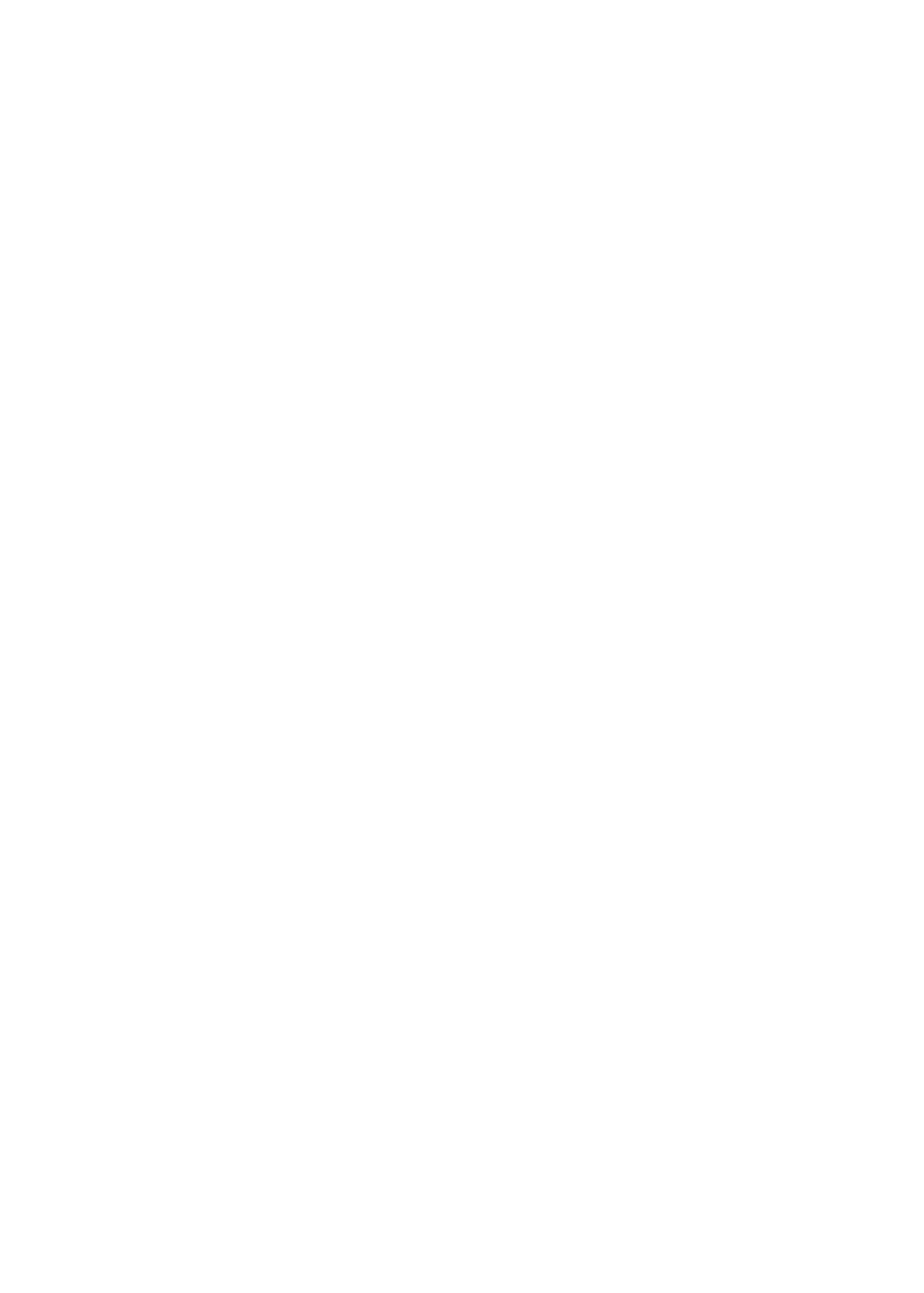# 5

# RELIGIOUS AND SPIRITUAL DIVERSITY IN THE WORKPLACE

## Martin F. Bennett

**During a breakout workshop at a major international conference**<br>for human resource professionals, a woman from a midsized<br>componitor's HP department shared a complicated opequator. During for human resource professionals, a woman from a midsized corporation's HR department shared a complicated encounter. During the final stages of an argumentative salary negotiation, the employee finally expressed her dissatisfaction with a proposed pay raise that she believed to be lower then her male counterpart. After a frank discussion, the employee prepared to leave her manager's office, turned, and respectfully stated her hope that "God would guide the final resolution."

As the conference participants heard the employee's exit line, a ripple of laughter moved through the room. Perhaps the response was triggered by the narrator's tone of voice or even the assumed humor in thinking that God's guidance should enter corporate salary negotiations. The facilitators acknowledged the inherent gender issue but seemed to dismiss God's intervention in the business process as mere humor. Had the laughter been related to race, gender, or sexual identity, the reaction would have been processed. In talking with the workshop presenters later about why they let the God comment slip by, they said in a rather surprised but genuine manner, "I never thought of it. You should have spoken up." I didn't.

What was behind this corporate moment? Was this reaction just an idiosyncratic declaration of a devout employee? Was this an expression of an entrenched organizational culture whose Muslim or Evangelical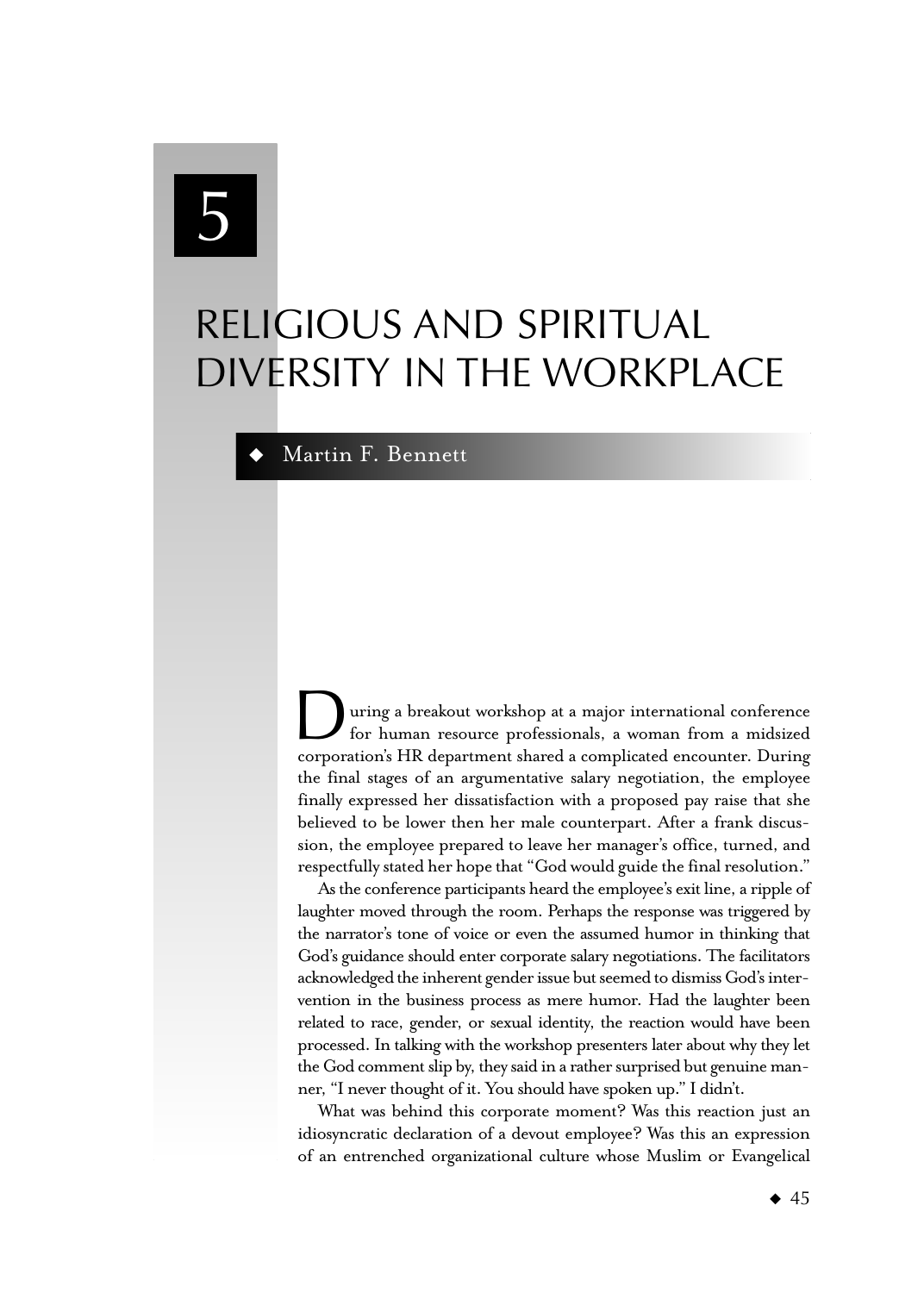Christian heritage really believes in a God that does intervene at work? Or was this assertion just an expression of a stressed-out employee whose spiritual affinity enabled her to confront the nastiness of gender discrimination by bringing in her biggest ally— God? We don't know. Nor do we know what was behind the laughter.

Individuals bring their religion and spirituality, or the lack thereof, with them to work. It's real. It exists. It is unlikely that religious and spiritual diversity will have the same acceptance that other aspects of diversity have unless our social environment drastically changes or unless an organization's dysfunctional behaviors force it to the surface. Perhaps this is due to the sense of privacy many individuals have about their religious and spiritual identities, or an apprehension about being labeled as some sort of zealot, or even the lack of positive media attention or scrutinizing watchdog agencies that monitor organizations—and unfortunately, the few agencies who do are in danger of being dismissed as being too sectarian and having a self-serving point of reference.<sup>1</sup>

Religious and spiritual workplace diversity is the acknowledgment of the commonalities and differences that arise from an employee's religious or spiritual identity that when brought forth in the workplace enhances personal and professional growth and organizational development. An alternative definition might choose the less upbeat explanation that religious and spiritual workplace diversity is the process of addressing destructive behaviors—between individuals and within organizational systems—that legitimizes exclusion based on religious and spiritual-based values and beliefs.

Unlike other diversity characteristics that are observable and transparent, religious and spiritual workplace markers are not easily identified. They have to be drawn out. How an organization chooses to manage this aspect of diversity is vital. The first definition focuses on an employee's potential and builds on positive strengths. The second definition is reactive and rarely taps the values and full possibility that religious and spiritual workplace diversity can bring.

# **♦ Trends Forcing a New Understanding**

Rapidly changing political contexts; globalizing markets; and shifts in social, economic, and cultural patterns within in and across nations have highlighted the need for a fresh analysis of religious and spiritual diversity. South Korea has the largest number of international headquartered companies, although the greatest global wealth still remains in the United States, Europe, and Japan. How then does the mixture of the religious traditions of South Korea—Christianity, Buddhism, Shamanism, Confucianism, and Chondogyo—influence the structure and strategies of these companies as they undergo their globalization process. An increasingly global business environment inevitably leads to an exchange of traditions that are religion based.

Contemporary managers and leaders need to appraise the impact that the following trends have on their organizations and evaluate their long- and short-term cultural implications:

- Rising immigration and use of international workers—both domestically and globally—who bring different religious and spiritual traditions regarding the meaning of work and how they should be managed
- Increased civil right violations based on religious conflict, deteriorating interpersonal relationships, and corporate morale while incurring financial loss and depreciated reputational capital
- Changed definitions that describe diversity as an "individual difference"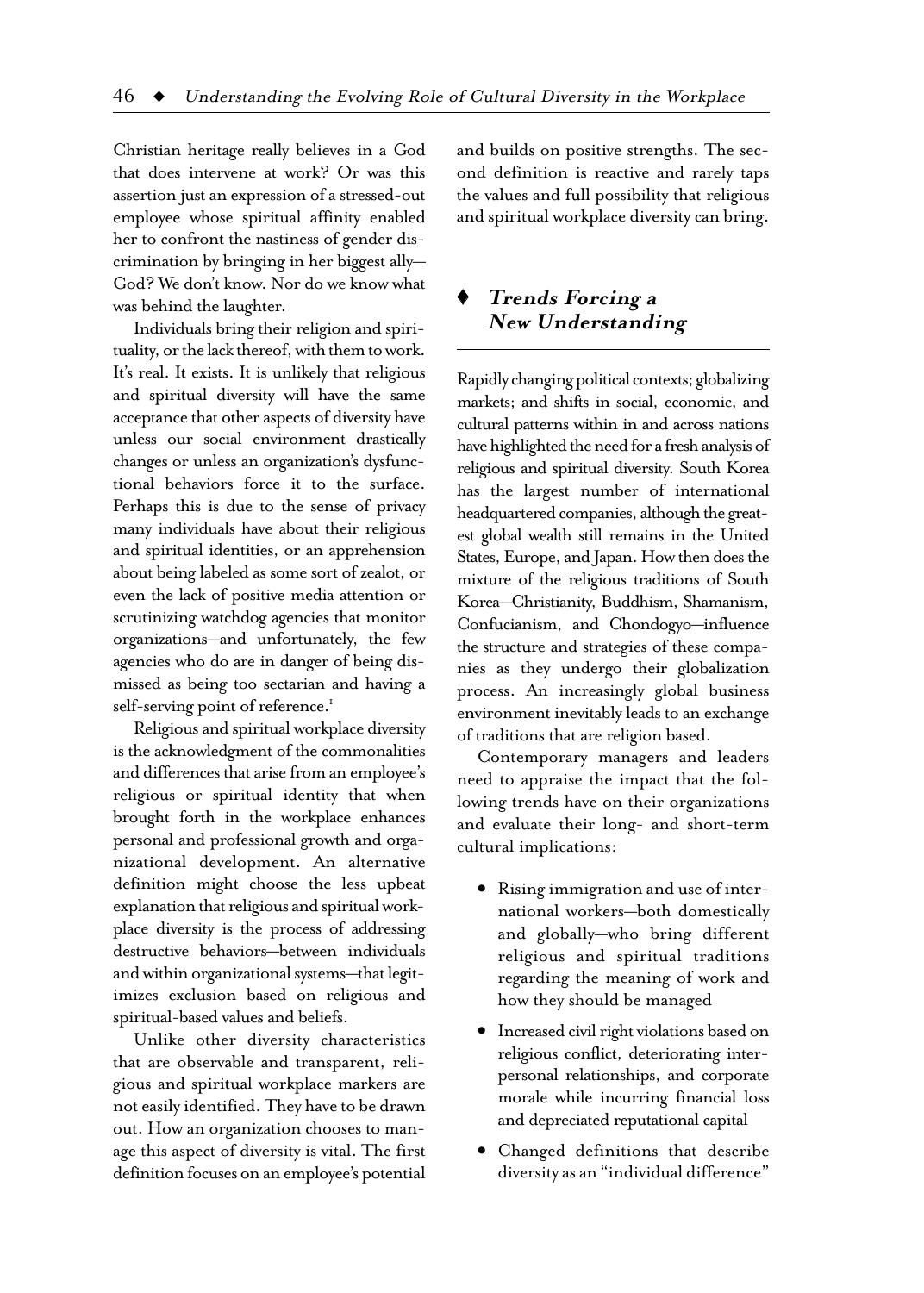rather than "a classification," such as "old white men"

- Raised personal and organizational interest in spirituality and its application to life/work balance
- Expanded insight into religious and spiritual ideologies through global technology exposing adherents and skeptics to immediate information, exploration, and dialogue
- Broadened interest in spirituality in general and in evangelism amongst Christians and Muslims
- Intensified domestic and international culture wars degenerating into religious name calling and spiritual cynicism

These are the trends that local, national, and global organizations face in the 21st century. Evaluating your organization in light of these trends will provide the information necessary to build a business case for developing your religious and spiritual workplace diversity program.

# **♦ Religious and Spiritual Workplace—Part of Organizational Success**

As religious and spiritual workplace diversity consolidates its position as a constitutive part of an organization's diversity program, leaders and managers can choose from a wide range of interventions to create change. There are traditionally four levels of organizational engagement—namely, the stages of compliance, normalization, utilization, and maximization.<sup>2</sup>

#### **COMPLIANCE**

Compliance strategies answer the question, "How are worker's religious and spiritual diversity rights protected in my organization?" This approach complies with state and federal laws that secure employee rights and confronts discrimination, prejudice, and workplace hostility. Compliance is frequently the first and may unfortunately be the only stage that an organization undertakes. Compliance-based interventions are managed by human resource specialists and legal professionals. Often small or moderate-sized companies with limited budgets manage religious and spiritual workplace diversity in this manner. Their responses do not proceed beyond paying fines, training managers on employees' rights, or organizing mandated awareness seminars for staff. Organizations are obliged to comply with regulations; if they don't, unintended consequences will occur. Red Robin Gourmet Burgers settled a case with the EEOC by agreeing to make substantial policy changes as well as pay \$150,000 to a Bellevue, Washington, employee. He was wrongfully dismissed because he refused to cover the Egyptiandesigned tattoos on his wrists because they were part of his initiation into the Kemetic Orthodox faith, which prohibited him from ever covering those sacred scriptural texts.3 In general, compliance interventions focus on what should not have happened and rarely explore the potential of what can happen in using the value that this dimension of diversity brings an organization.

#### NORMALIZATION

A normalization strategy asks, "How has the expression of religious and spiritual diversity become a familiar dimension within my organization's culture?" Normalization moves beyond case law and mandated corrective programming toward a robust acceptance of each employee's religious and spiritual identity, understood as a contributing asset for the development of the organization.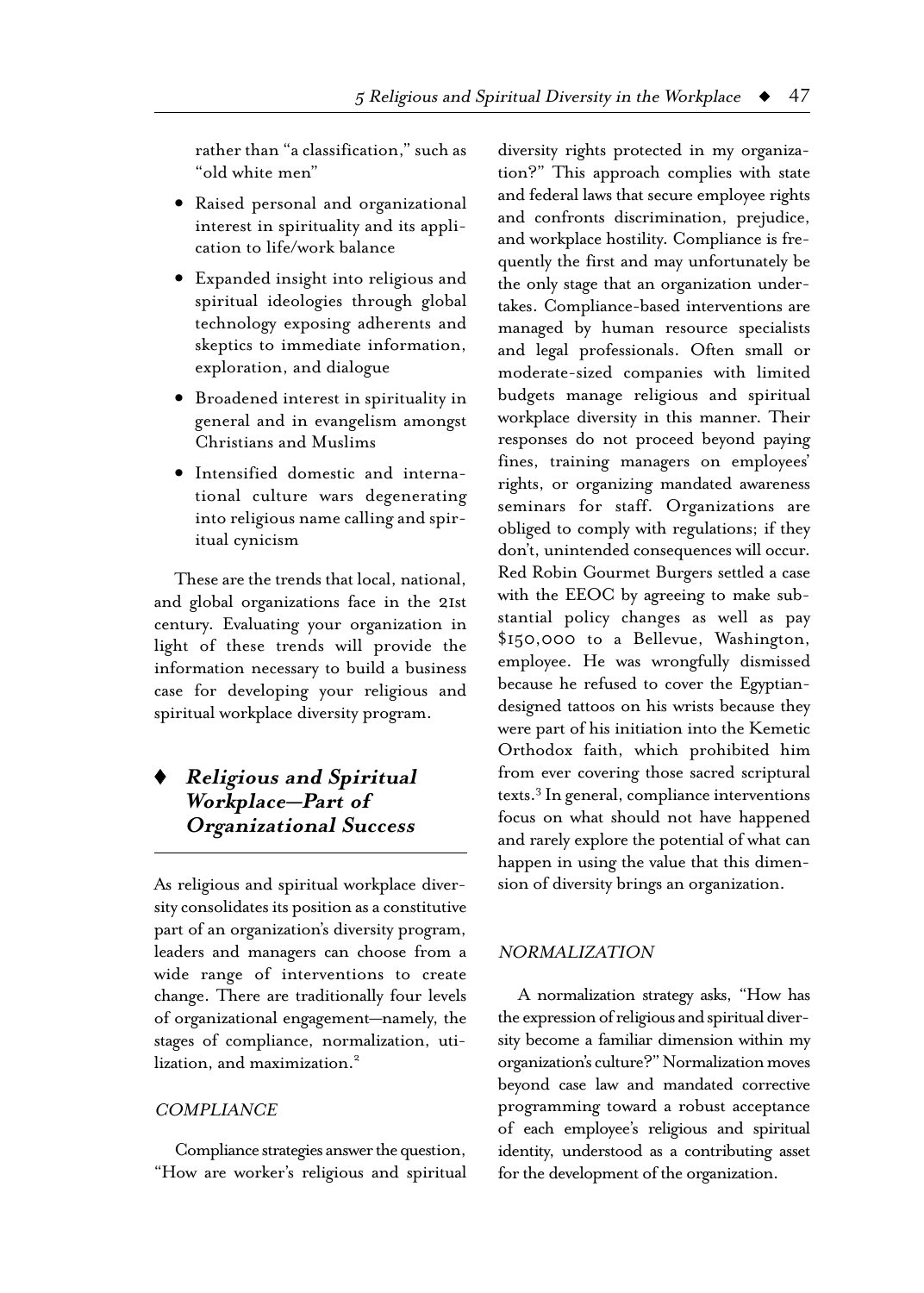John Tyson, chairman and CEO of Tyson Foods, Inc., put it another way: "If you can talk about the football game on Monday, then you can talk about your faith on Monday."4 Organizations that are employee focused use religious and spiritual workplace diversity as part of their people-management and motivational systems. They create interventions such as the American Stock Exchange's recognition of Judaism with its Torah study groups; Boeing's support of Christians, Jews, and Muslims through their identityspecific prayer groups; and Microsoft's use of an online prayer service. Taco Bell, Pizza Hut, and Wal-Mart hire chaplains who visit employees in hospitals and offer counseling to deal with stress and depression.5

During this stage, religious and spiritual workplace behaviors gradually become observable. Employees may openly express their belief in God's power in the workplace by pausing for a moment of silence or prayer before a meeting or meal. Members freely join religious- or spiritualoriented affinity groups similar to those that have been established for other aspects of diversity—race, gender ethnicity, and sexual identity. Tom Muccio, president of Procter & Gamble's Global Customer teams, estimates that 80% of his group's employees participate in religious affinity groups.6

Many organizations have embraced normalizing religion and spirituality in their organization's culture. In its study titled "The Spiritual State of the Union: The Role of Spiritual Commitment in the United States," the Gallup Organization reported that 64% of employees surveyed said that their current organization either encourages (32%) or tolerates (32%) the open expression of religion.7 In light of this information, an important distinction is required. While organizations support their employees in openly expressing their beliefs—a right guaranteed by the first amendment of the Constitution they are not open to behaviors that exclude or segregate coworkers based on religious bias or prejudice. Such behaviors are in violation of the law.

Although the United States is acknowledged as one of the most religious and spiritually diverse countries in the world, nevertheless it is recognizably monocultural and historically biased to Christianity.<sup>8</sup> Organizations must monitor the pace of their normalization tactics, forestalling inadvertent exclusion of other equally diverse and conceptually legitimate perspectives. They need to manage inclusion of intra-religious workplace dialogue among sectarian Christians, of inter-religious dialogue among Christians, Muslims, Jews, Hindus, and Buddhist coworker's, and appreciative inquiry and acceptance of coworkers who do not espouse any religious or spiritual tradition. Organizations cannot avoid religious and spiritual diversity by claiming to be solely a monocultural environment. If an organization does not have such diversity within its employee population, it will have that range in its customer base, as the marketplace is religiously and spiritually diverse.

#### UTILIZATION

Organizations that are committed to a utilization strategy ask, "How are religiousand spiritual-influenced ideals, values, and beliefs used in the workplace?" Larger and more global organizations have greater opportunities to use such interventions some more positively and, unfortunately, some negatively.

Kohler, Inc., a global group providing kitchen and bath fixtures, furniture, power systems, engines, real estate, and hospitality, could have avoided affronting Hindus in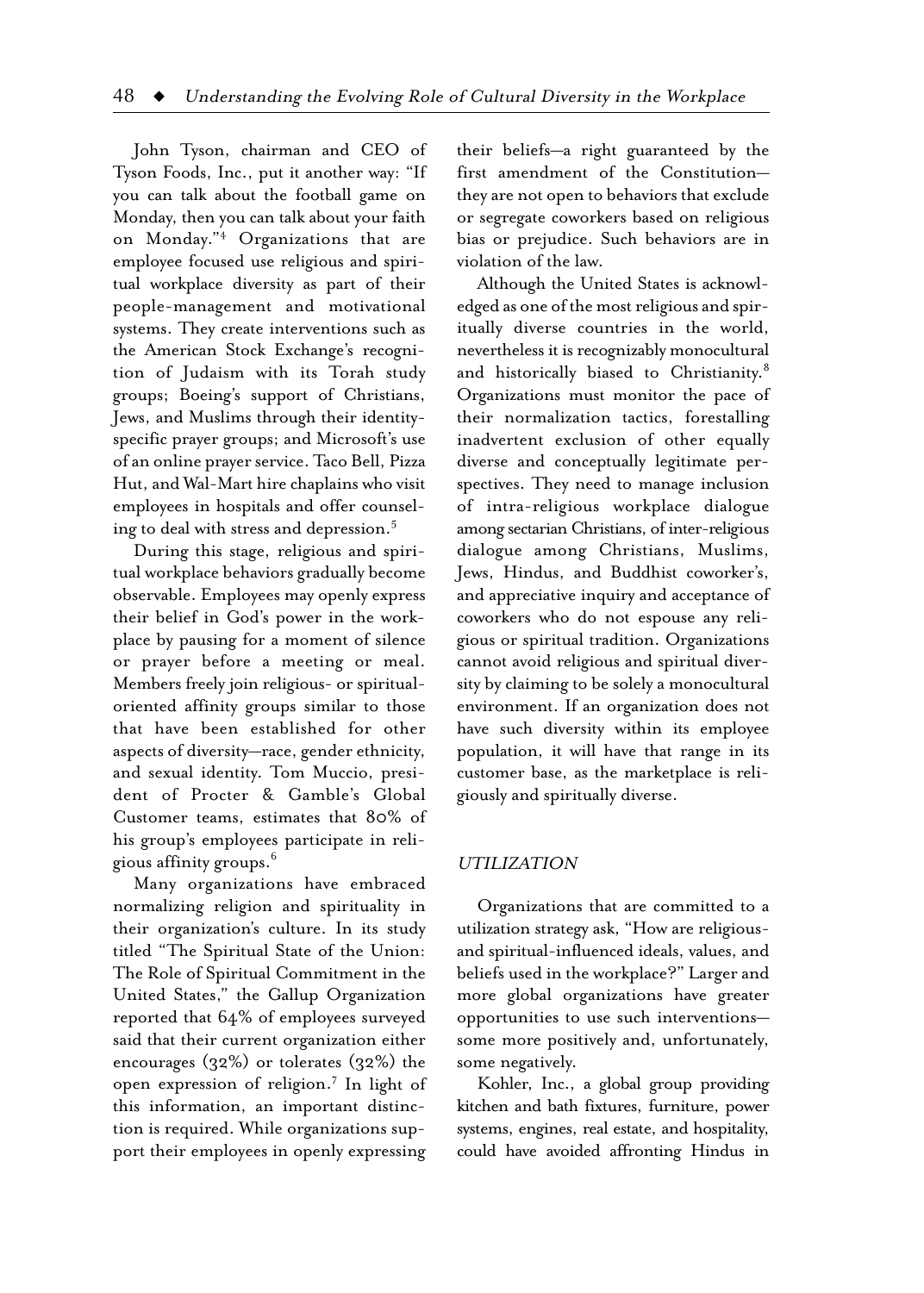Nepal, Indonesia, Malaysia, Singapore, the UK, and the United States if someone would have recognized the offensiveness of a brass figure of a scantily dressed woman that was used to advertise a designer upscale shower suite. The figure was the Lord Nataraja—a form of Lord Shiva—and the water streaming from its hands was the blessed waters of the Ganges, a far cry from a shower head.<sup>9</sup> Understanding the impact of religious icons, symbols, and texts would have been invaluable to Kohler. Organizations cannot use such ideas without full assessment of their influence on believers as well as nonbelievers. Managers, manufacturing staff, creative people, marketing professionals, and corporate leaders need to constantly evaluate the impact such usage has on their organization's reputational capital. That type of insight occurs when employees' opinions and insights are openly exchanged and where sufficient religious and spiritual cultural literacy exist at a managerial level to facilitate a comprehensive analysis and discussion.

Three areas surface where diversity can be best utilized—employee management, alliance partnerships, and customer service. Approximately four out of every five persons studied in The Spiritual State of the Union stated they would like to see open expressions of religion encouraged and tolerated within their organization.<sup>10</sup> If that is true, employees have an increasing expectation that their organizations will create appropriate systems to facilitate that openness. Companies who want to maintain workers as well as become an employer of choice need to create corporate cultures that respects this type of expression. Since many religious and spiritual traditions have different viewpoints of how work fits within their beliefs, managers are required to understand the expectations of subordinates and not just assume that "we are all the same." It is basic to human resource management that

when workers feel a gap between their values and the organization's value they will be stressed, alienated, demotivated, and experience conflict of interests all of which affect performance.<sup>11</sup> Equally true, when alliance partners and customers perceive an organization is respectful of their religious and spiritual traditions, such organizations will be positively sought as business partners. Managers and supervisors are pivotal in handling this level of religious and spiritual diversity engagement since they know the employees who bring consistent organizational value as well as those who for a variety of personal reasons create misunderstandings.

#### MAXIMIZATION

The final question is, "What remains to be done to harness the value that religious and spiritual workplace diversity can bring to strategic growth and development?" The greatest value that religion and spiritual diversity offers organizations, both large and small, is an intrinsic mindset that provides insight into people's lives and their attitudes to work. Some corporate leaders have projected their religious identities deep within their organizations. For example, ServiceMaster, a conglomeration that includes Termini, TruGreen, ChemLawn, and Merry Maids, was built on the values of its founder and chairman, Bill Pollard, who, after escaping a sudden fire, brought his understanding of God into his business process. His interventions stimulated new human resources practices including stock ownership for all employees and a cap on the wage differential between top and bottom.12 Truett Cathy, founder of Chick-Fil-A, a chain of fast-food restaurants, and John Tyson, the chairman and CEO of Tyson Foods, have also applied their religious tradition in the management of their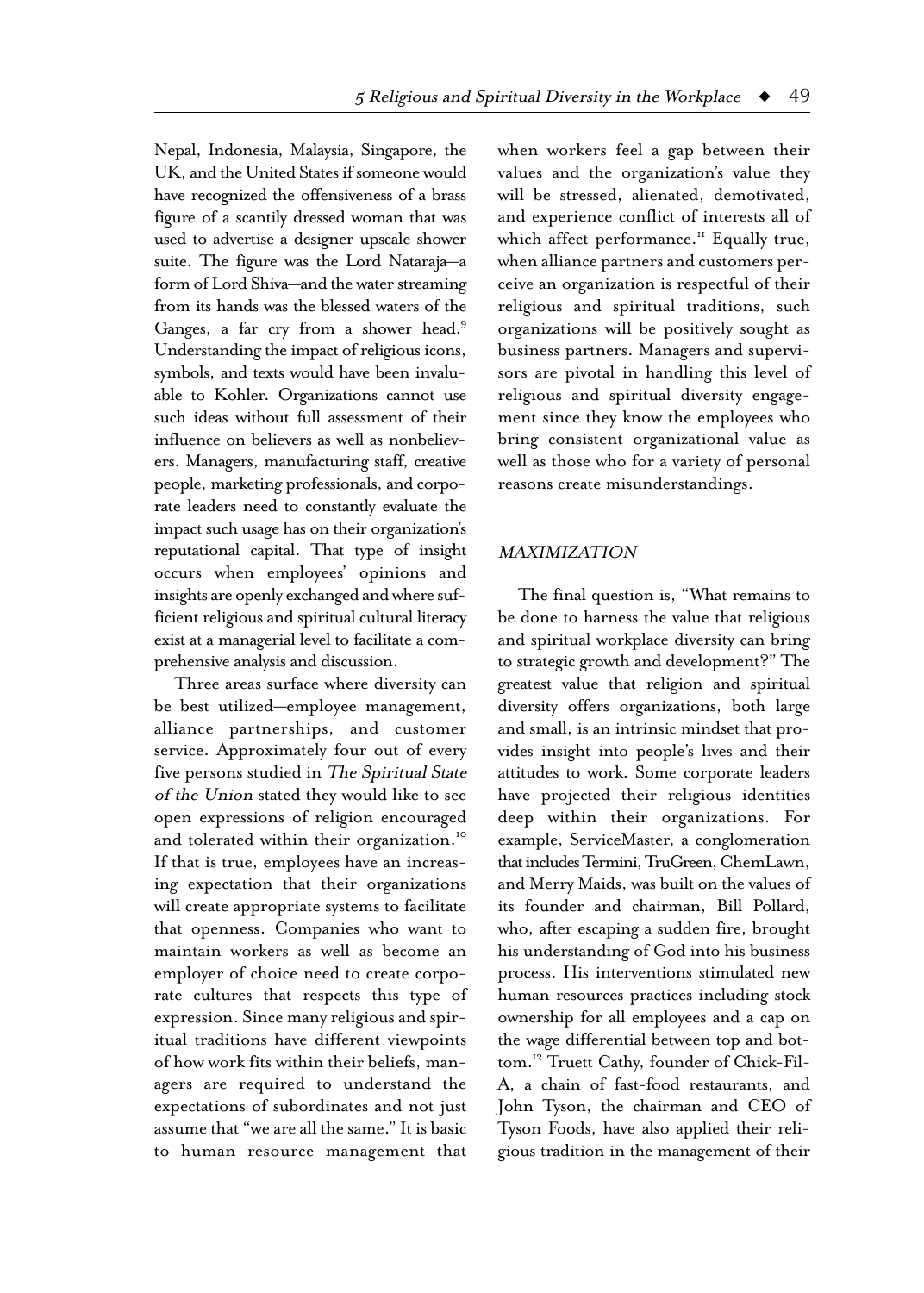organizations, although each of their applications was primarily driven by a specific religious tradition. Few organizations have maximized the cross-religious and multispiritual opportunity.

At this level of engagement, a religious and spiritual cultural analysis should be included in the strategic scanning process, especially as organizations search for new products and markets. Several financial institutions, such as AMRO, PNP Paribas, Standard Charter, and Goldman Sachs, have embraced "Sharia-compliant" financial products to engage its emerging Muslim markets. Islam demands that wealth cannot be generated from immoral means such as alcohol, gambling, or tobacco. Also, those investments must not earn interest.<sup>13</sup> Christian tradition allows for interest but counsels that the rates should be just. By acknowledging Christian and Islamic workplace traditions and using sound financial acumen these institutions successfully developed new religious and culturally infused business products and found a reconciling strategy that respects each tradition but still allows their institutions to meet their shareholders' expectations.

To accomplish maximization, CEO's, senior corporate executives, and board members need to develop an inclusive religious and spiritual cultural acumen and the aptitude to apply it for the best interests of their organizations. Of all the levels of development, maximization is the least seen. Perhaps this is a reflection of the newness of religion and spirituality as a legitimate aspect of diversity or a lack of understanding of its role in strategic planning. Possibly it is also because of the demoralizing global clash of religious and spiritual ideologies and increasing politicization of religious belief. Time will tell us more.

Each level of engagement has distinctive tasks, as demonstrated in Table 5.1.

While managers and leaders have the responsibility to assist their organizations in developing religious and spiritual workplace diversity, they function at different levels.

## **♦ Managing for Religious and Spiritual Diversity**

Managers are trained to approach hereand-now problems and administer solutions. They supervise all "nut and bolts" interventions. Using their positional power they guide teams in the organization's corporate culture, policies, and procedures. Ideally, managers have the competencies to maximize their employees' idiosyncratic attributes for the benefit of the organization's shareholders and stakeholders.

Contemporary managers need to be knowledgeable about Title VII of the Civil Rights Act of 1964.14 It obliges all organizations to accommodate employees' religious beliefs unless doing so creates an undue hardship for their organization. Due to the lack of legal clarity, and the confusion as to what Title VII actually considered a "religion," Congress amended Title VII in 1973 and extended legal protection to what is understood today as "spirituality." Religious practices are broadly understood to

include moral or ethical beliefs as to what is right and wrong and which are sincerely held with the strength of traditional religious views. ... The fact that no religious organization espouses such beliefs or the fact that the religious groups to which the individual professes to belong may not accept such beliefs will not determine whether the belief is a religious belief of the employee or prospective employee. (Title 29, §1605.1)

This statute also protects individuals who self-identify as humanitarians, atheists, and agnostics. It is a manager's responsibility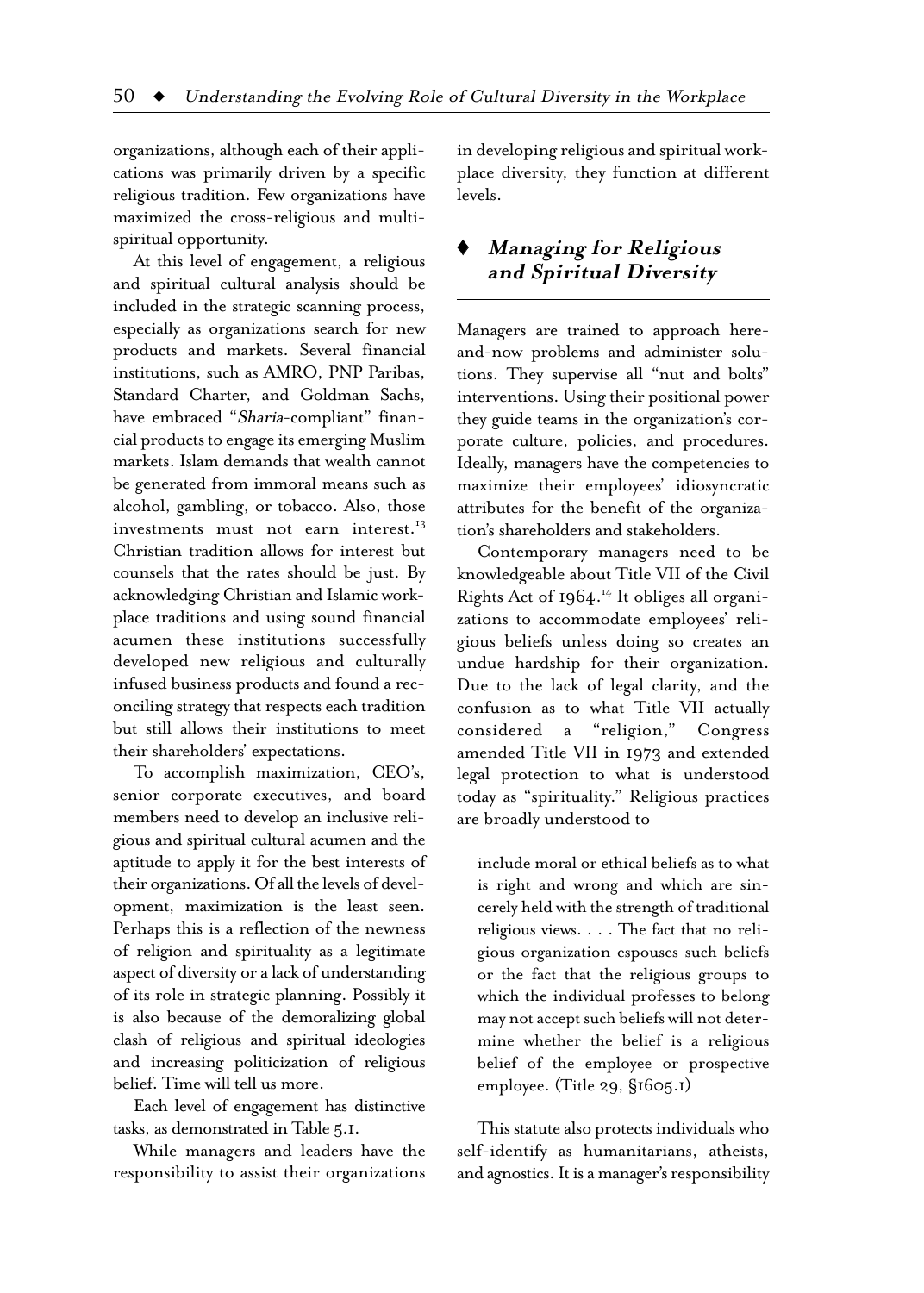| Table 5.1<br>Levels of Engagement |                                                                                                                                                                                                                                                                                                                                                                                                                                                                                                                                                                                                                                                                                                                                                                   |
|-----------------------------------|-------------------------------------------------------------------------------------------------------------------------------------------------------------------------------------------------------------------------------------------------------------------------------------------------------------------------------------------------------------------------------------------------------------------------------------------------------------------------------------------------------------------------------------------------------------------------------------------------------------------------------------------------------------------------------------------------------------------------------------------------------------------|
| Levels of Engagement              | Engagement Tasks                                                                                                                                                                                                                                                                                                                                                                                                                                                                                                                                                                                                                                                                                                                                                  |
| Compliance                        | • Facilitate the spirit as well as the letter of the law of the United<br>States Civil Rights Act of 1964 and United Nation's Declaration<br>on Religion.<br>• Reconcile dilemmas when employees' religious and spiritual<br>requirements are in conflict with their work responsibilities.<br>• Create cross-functional teams of human resource and legal staff<br>for rapid response.<br>• Include religious and spiritual workplace diversity basics in new<br>hire orientation and monitor compliance.<br>• Design targeted training events to address specific employee or<br>functional needs.<br>• Communicate success stories to demonstrate the organizational<br>value for the inclusion of religious and spiritual workplace<br>diversity.             |
| <b>Normalization</b>              | • Create opportunities, both formal and informal, for intra- and<br>inter-religious and spiritual workplace diversity dialogues.<br>• Support an inclusive and tolerant corporate culture with<br>religious and spiritual diversity fully aligned with other diversity<br>initiatives.<br>• Acknowledge religious and spiritual diversity conversations as<br>a component of building an inclusive employee culture and<br>morale.<br>• Check employee acceptance of other's religion- and spirituality-<br>based workplace behaviors in performance-management<br>protocols, team appraisals, and organizational culture studies.<br>• Provide training programs on religious and spiritual workplace<br>diversity as part of required professional development. |
| <b>Utilization</b>                | • Seek religious and spiritual perspective supporting product<br>development, sales initiatives, and market expansion.<br>• Communicate the organization's diversity commitments to<br>external clients and vendors to improve reputation capital.<br>• Develop capacity for faith-based alliance management.<br>• Coach high-potential employees on how to position their<br>religious and spiritual diversity tradition for the best benefit in<br>the organization.<br>• Analyze interpersonal and organizational dilemmas for religious<br>and spiritual implications that have a positive or negative impact<br>on operations.                                                                                                                               |
| <b>Maximization</b>               | • Support a robust global strategy by appreciative reference to<br>other religion- and spirituality-influenced workplace models.<br>• Endorse corporate social responsibility initiatives inclusive but<br>not limited to religion- and spirituality-based organization.<br>• Provide insight and potential solutions to organizational<br>dilemmas, especially in markets and work environments where<br>religion- and spirituality-based behaviors have created conflict<br>or polarity.<br>• Share the organization's inclusive structure and strategic model<br>in communities where religious and spiritual traditions alienate<br>their broader civic society.                                                                                              |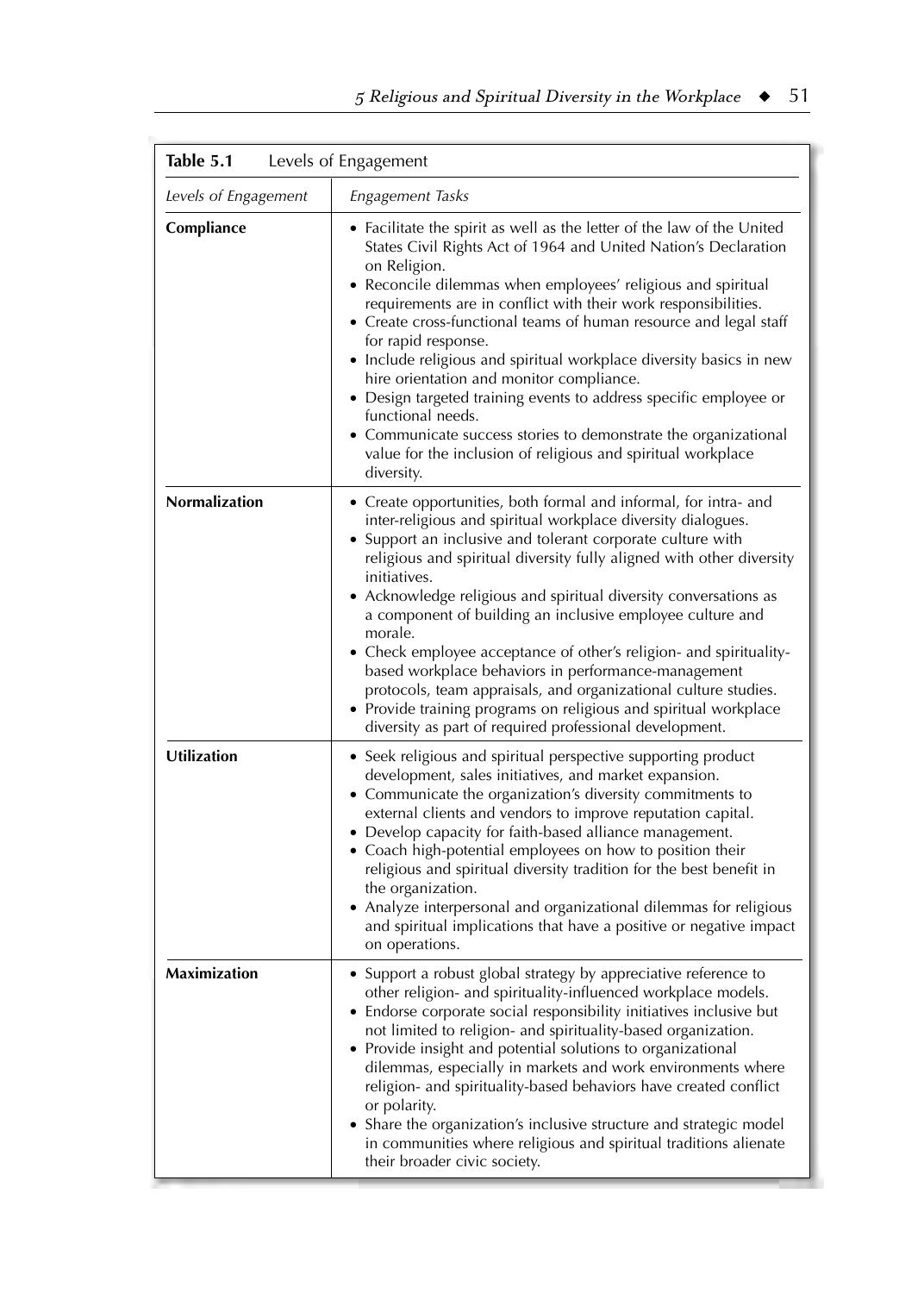not only to resolve difficult problems but also to create inclusive opportunities that support the employees and the organization's goals.

Since managers hire, train, supervise, and evaluate employees they are the first responders to situations of harassment, discrimination, and workplace hostility. The U.S. Equal Employment Opportunity Commission (EEOC) reported that although the number of charges of religious discrimination in 2005 (3,878) was 9% lower than the post-9/11 record set in 2002, it is one-third more than the number 10 years earlier. Such complaints are lodged by people of many different faiths. Of these complaints in 2005, 20% were made by Muslims, 18% by Christians, 12% by Jews, and 50% by other religions.<sup>15</sup> Unfortunately, many of these cases illustrate the ineptness of managers who exacerbated resolvable situations that ultimately ended in the court.

There are numerous cases that illustrate dilemmas where managers have failed (Table 5.2). They occurred due to the lack of preemptive policy, inept execution by managers and supervisors, insufficient knowledge related to the congruency of prescribed religious behaviors with the organization's requirements, the clash of idiosyncratic religion- and spirituality-based values that are not supported by the enveloping organizational culture, unabated proselytizing, rigid people-management policies, as well as core human and interpersonal communication breakdowns fueled by religioninspired biases and prejudice.<sup>16</sup>

# **♦ Practical Steps Managers Have Taken**

Managers in both the public and private sectors tactically shape their workplace environment. It is important to remember that not all faith-based requests for accommodations must be met, but many can and should be. Managers have the power to create change—if not a culture of inclusion—by instituting some of the following interventions:

- Allow faith-based groups that are voluntary, open, and non-coercive to meet in the organization's facilities and/or communicate through organizational e-mail.
- Create work schedules that allow for prayer or reflection time—either daily or weekly.
- Support voluntary study of inspirational, spiritual, and sacred books during break time, lunch time, as well as before or after work.
- Authorize flex time and flex vacations to facilitate out-of-office attendance at religious and spiritual gatherings held during normal work hours.
- Create neutral spaces for the sole purpose of personal reflection, medication, or prayer within the organization's facilities.
- Facilitate inclusive, organizationwide celebrations of major religious and spiritual holidays.
- Engage leaders in internal or external training on religious and spiritual workplace traditions to support the continued development of the organization's cultural knowledge.
- Establish religion- and spiritualitybased identity groups to provide insight on organizational and personnel issues.
- Monitor all diversity programs and trainers—both in-house as well as external consultants—for consistent inclusion of religious and spiritual diversity themes in case studies, examples, and process analysis.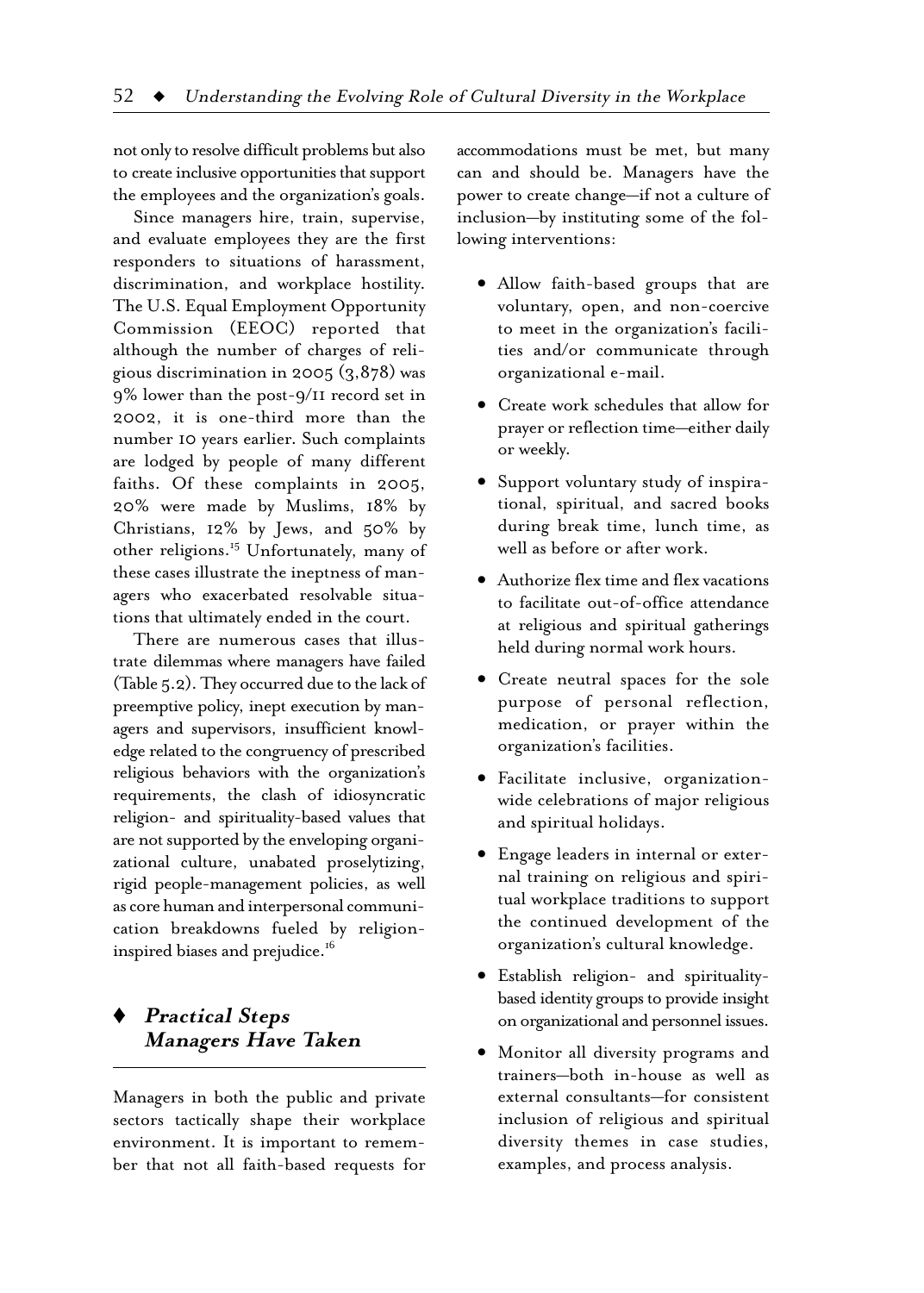| Table 5.2<br>Workplace Examples                                                                                                                                                                                                                                                        |                                                                                                                                                                                                                                                                                       |  |
|----------------------------------------------------------------------------------------------------------------------------------------------------------------------------------------------------------------------------------------------------------------------------------------|---------------------------------------------------------------------------------------------------------------------------------------------------------------------------------------------------------------------------------------------------------------------------------------|--|
| The Event                                                                                                                                                                                                                                                                              | Areas to Reconcile                                                                                                                                                                                                                                                                    |  |
| A newly hired Muslim receptionist in a<br>Christian-sponsored healthcare facility was<br>fired for refusing to remove her headscarf<br>and sues her former employer for unlawful<br>dismissal. <sup>1</sup>                                                                            | Dress and grooming accommodation<br>Corporate culture tolerance for diverse<br>values and beliefs<br>Hiring protocols                                                                                                                                                                 |  |
| A Catholic worker in a retail store sues<br>after being refused time off to go on a<br>pilgrimage to Yugoslavia during the<br>Christmas shopping season. <sup>2</sup>                                                                                                                  | Range of tolerance for exceptions based<br>on personal religious practice<br>Cultural literacy for distinguishing core<br>religious requirements from personal<br>expression<br>Flexible leave policy<br>$\bullet$                                                                    |  |
| A Christian in a large communications<br>firm, who wore an anti-abortion button to<br>work, sued her company when dismissed<br>since coworkers threaten to walk off due<br>to the visual trauma of the pin's graphic. <sup>3</sup>                                                     | • Dress, grooming, and religious<br>discrimination and accommodation<br>Religious expression standards<br>Unreasonable and hostile imposition of<br>religious belief                                                                                                                  |  |
| After multiple requests for accommodation<br>were refused, a Jewish professor sues her<br>institution's dean and department head<br>since they consistently rearranged<br>departmental meetings and functions on<br>days that conflicted with her Sabbath<br>preparation. <sup>4</sup> | Parameters for reasonable accommodation<br>Equitable work assignment processes<br>Warning and dismissal policy and<br>procedures                                                                                                                                                      |  |
| A manager in a municipal office<br>frequently calls a subordinate a "sinner,"<br>demanding that the person repent and<br>attend prayer sessions in order not to<br>go to hell. <sup>5</sup>                                                                                            | • Prescribed management strategies for<br>escalating hostile work environment<br>Religious expression norms<br>• Unreasonable and hostile imposition of<br>religious belief<br>Parameters of freedom of speech and hate<br>language<br>Warning and dismissal policy and<br>procedures |  |

- intolerance and of discrimination based on religion or belief. (Resolution 36/55 of 25). New York: The United Nations Printing Office. Available at www.unhchr.ch/html/menu3/b/d\_intole.htm.
- 3. EEOC v. Presbyterian Ministries, Inc., 788 F. Supp. 1154 (W.D. Wash. 1992).
- 4. Arthur, J. S. (1998, June 5). Religious rights not violated, court says. Human Resource Executive, 22.
- 5. Wilson v. U.S. West Communications, Inc., 860 F Supp. 665 (D. Neb. 1994), aff'd, 58F.3d 1337 (8th Cir. 1995).
- 6. Andrews v. City of Philadelphia, 895 F.2d 1469 (3d Cir. 1990).

7. Venters v. City of Delphi, 123 F3d 956, 972 (7th Cir 1997).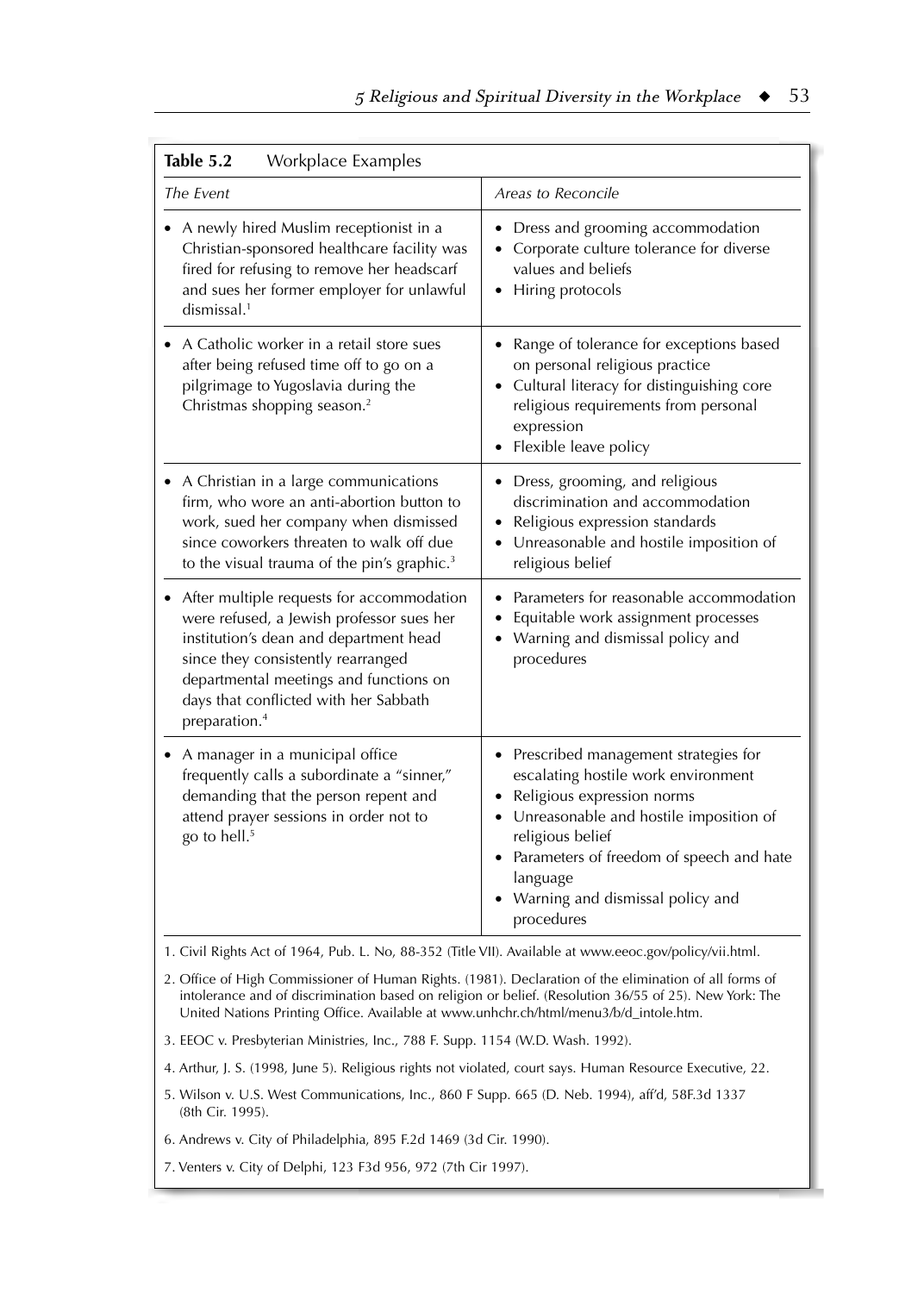- Meet annually with human resources and legal teams to review all discrimination, harassment, and hostile environment claims related to religion and spirituality and implement process improvements.
- Identify desired outcome measure and recognizable gaps for religious and spiritual workplace expression.
- Include line-item recognition of religious and spirituality workplace diversity in performance-management tools.
- Measure employee attitudes toward religious and spiritual workplace diversity—both domestic and global in organizational attitudinal surveys.

A subset of manager competency, known as leadership, displays a different range of competencies. Warren Bennis, a well-known management consultant, succinctly counseled that "A manager does things right, while a leader does the right things."17

# **♦ Leaders Operate Differently in Organizations**

Employees and their managers have been the major coordinators of religion and spiritual traditions in the workplace. Dating back to 1985 many American workers recognized that their religious institutions, mainly Christian, were not adequately connecting their core religiosity with their day-to-day reality at work. The resulting Faith-at-Work Movement<sup>18</sup> enabled workers to actively create programs, policies, and practices that to their mind brought "God into the workplace." Today, broader and more inclusive strategic interventions are emerging.

Senior leaders have the broadest responsibilities within organizations and sometimes the greatest distance from the employees. They inspire people to think beyond the restraints of their current accomplishments and embrace the potential of the future. Unlike politicians who personally affirm religiosity but when they see it approaching organizationally run behind the banner of "separation of church and state," private and public sector leaders are more in charge and free to utilize diverse religions and spiritualities as tools to advance the missions and visions of their organizations. How they lead that change is the question.

Tom Chappell, CEO of Tom's of Maine, is a good example. In 1970 he founded a small entrepreneurial company that produced natural personal care products made without artificial and animal ingredients. In March, 2006 Colgate-Palmolive Company purchased the company. Tom Chappell not only increased his company's financial capital but also its spiritual capital. As a leader he stayed mindful of profit but gave away 10% of its pretax profits to charities. Tom's of Maine also gives employees four paid hours a month to volunteer for community service. In its manufacturing process, only ingredients that are good for the environment are used. After studying at Harvard Divinity School, Chappell reengineered his company into a sort of ministry, saying, "I am ministering—and I am doing it in the marketplace, not in the church, because I understand the marketplace better than the church." Understanding that his marketplace also had Muslim and Jewish customers who had stringent requirements for halal and kosher products, Tom's of Maine proudly secured appropriate religious certifications for 90 items within its product line.<sup>19</sup>

While not the only source of ethics, religious and spiritual foundational values and beliefs do have a role in informing business decisions. Studies have identified the positive correlation of religion and ethics, finding that religiosity was a significant predictor of ethical problem recognition.<sup>20</sup>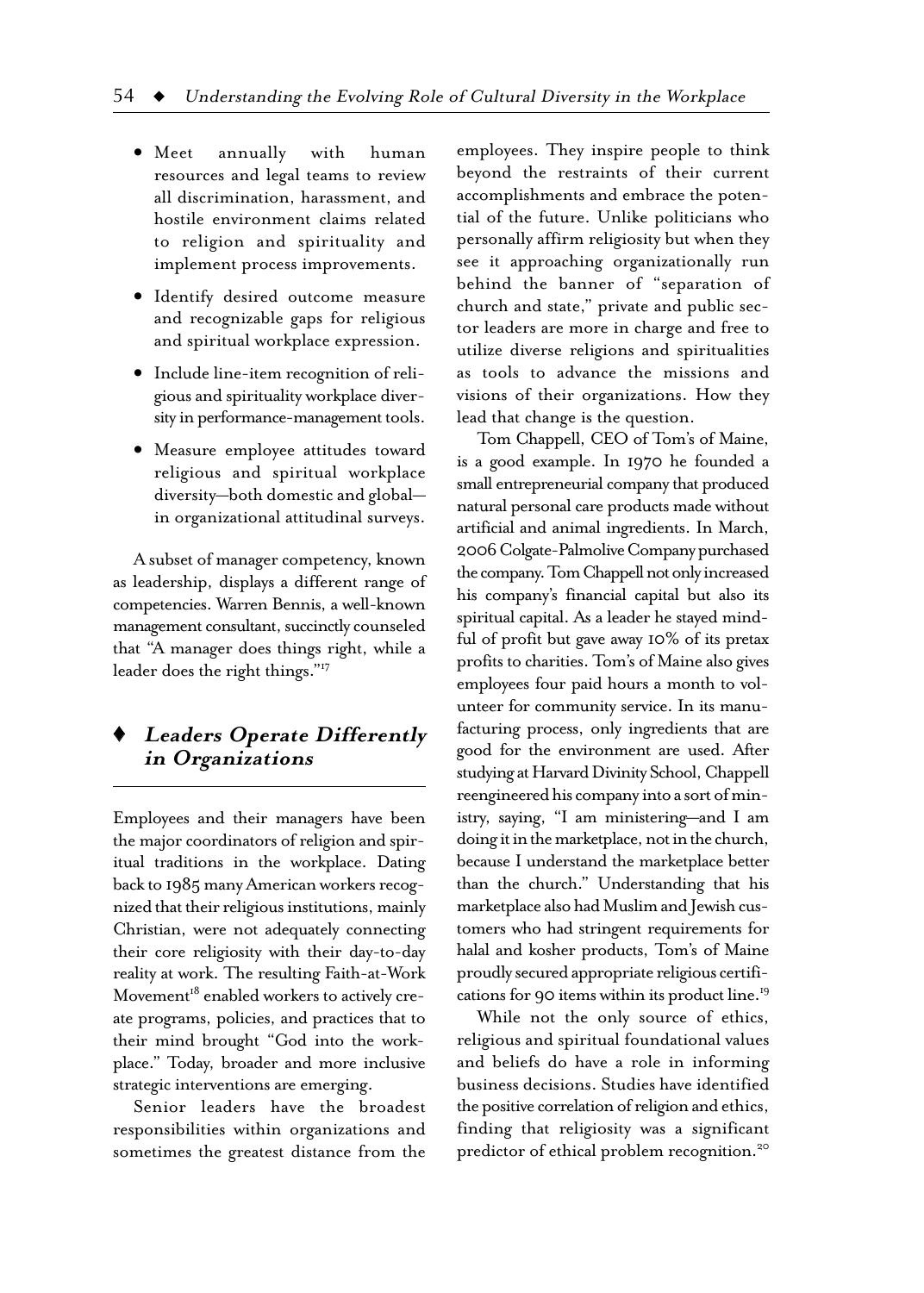A group of American businesspersons who self-identified as having a high or moderate level of religious intensity also showed a high level of ethical judgment.<sup>21</sup> It is increasingly evident that economic development cannot be separated from ethical development, which in turn cannot be segregated from the influence of religious and spiritual values.

Unfortunately, the 20th century ended with major ethics scandals such as Enron, Global Crossing, WorldCom, and Cendant. Such scandals make it apparent that corporate culture programs and their statements embossed on laminated cards hung around employee necks do not create ethics or prevent ethics violations. Inclusion of religious and spiritual workplace diversity supports ethical sustainability. Ethical leaders are required to reconcile their organization's actions with the ethical systems of their employees, customers, vendors, and alliance partners.

Corporate ethics require that decisions demonstrate fairness, equity, and impartiality. Diverse religious and spiritual systems will differ on what is considered fair, equal, and impartial. Leaders require good crosscultural skills to recognize and align those differences. The art of religious and spiritual diversity leadership is the ability to continually evaluate the multitude of perspectives and create an evolving and inclusive dialogue of reconciliation for action.

Another viable expression of religious and spiritual workplace diversity that requires leadership is corporate social responsibility. CSR addresses the responsibility that an organization has to its broader community by conducting its business in an open, ethical, and transparent manner that supports individuals, shareholders, and the external environment. It manifests itself through corporate-sponsored activities ranging from hands-on community development projects, fundraising, matching

contribution programs for local and international projects inclusive of religious- and spiritual-based organizations, and the establishment of major foundations that support globalized humanitarian aid. Frequently an employee's religion- and spirituality-based motivations find expression through their organization's CSR program.

# **♦ What Leaders Are Challenged to Do**

While managers deal with tactical issues, leaders look at capital development, including employee capital, economic capital, and spiritual capital. Leaders have the ability to uniquely engage their organization when they do the following:

- Conduct yearly religious and spiritual workplace diversity strategy reviews examining how the organization utilizes its innate religious and spiritual capital
- Create an ongoing religious and spiritual workplace diversity advisory board consisting of regional, national, and international representatives who inform leadership of trends, challenges, and opportunities
- Provide virtual and real-time open chat rooms with senior management and board members seeking ideas related to religious and spiritual workplace diversity applications or abuses
- Sponsor internal and external research on organizational success attributed to spirituality- and religion-influenced strategies and systems
- Establish an ethics council to align all organizational behaviors with ethical standards inclusive of those espoused by religious and spiritual traditions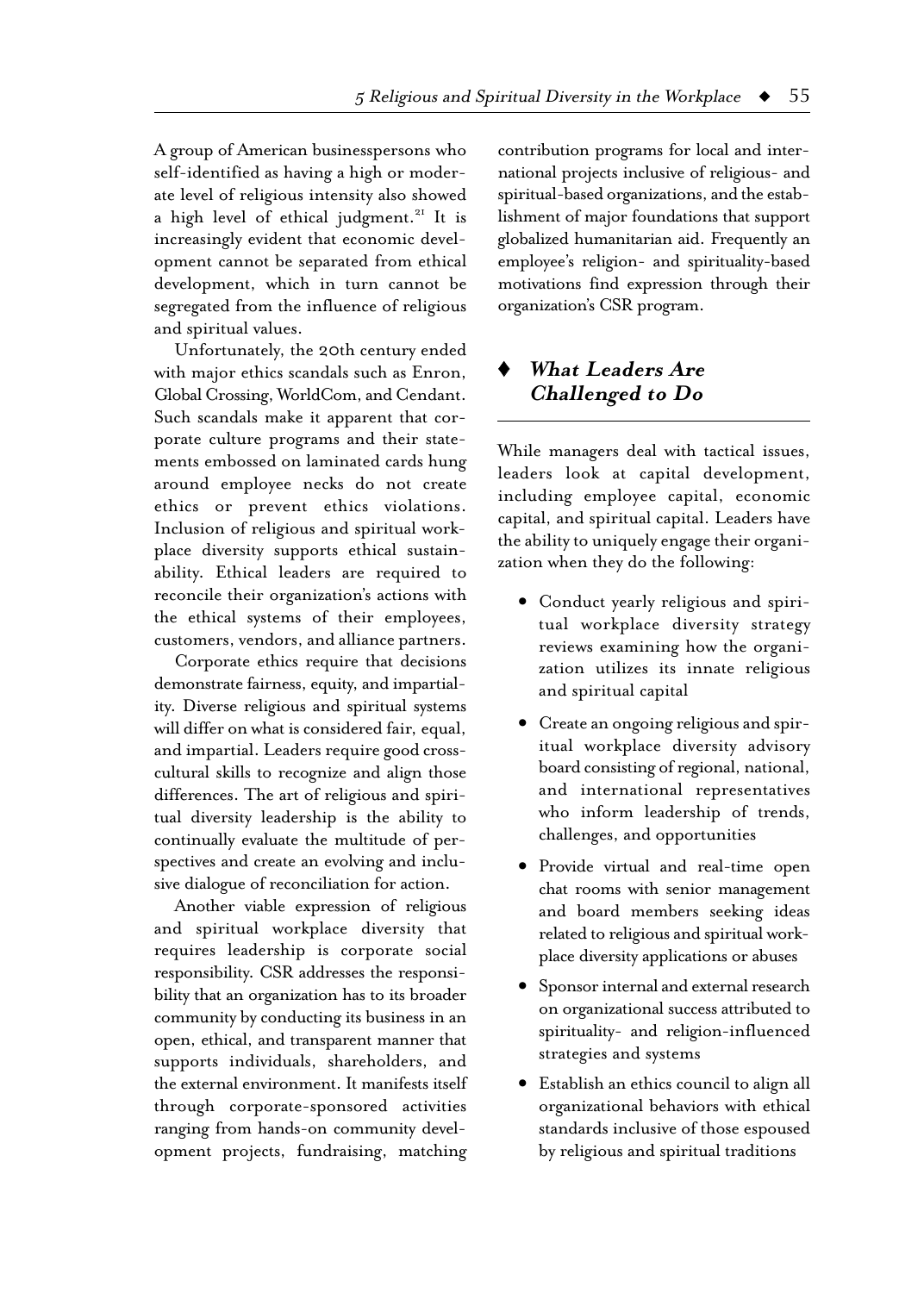# **♦ Key Competencies Managers and Leaders Require**

Managers and leaders require general and specific competencies to go about their work. A competency is a personal characteristic that can predict successful performance and is displayed through consistent behaviors that demonstrate knowledge, a positive attitude in approaching a solution, and a skill to complete the action. Some competencies that managers and leaders master if they are interested in enhancing religious and spiritual cultural literacy are as follows:

#### **AUTHENTICITY**

- Understands one's own religious and spiritual orientation and its influence on leadership style, decision making, and ethics
- Maintains transparency in working with coworkers—no personal or spirituality-biased agenda
- Relates well with individuals from a wide range of religious and spiritual backgrounds and acknowledges their innate ethical concerns

#### INTERPERSONAL AND TEAM SKILLS

- Shows personal and professional respect for coworkers' religious and spiritual workplace perspectives through appreciative inquiry
- Provides effective feedback, corrective direction, and active supervision addressing questionable behaviors related to religious and spiritual bias or prejudice

• Demonstrates inclusion and respect for religious and spirituality workplace traditions by referencing holy day and ritual celebrations, demonstrating culturally appropriate social behaviors, and acknowledging an array of religious and spiritual texts that support the goals of the organization

#### ORGANIZATIONAL COMMUNICATION CLARITY

- Raises questions and seeks information concerning the underlying religionand spirituality based values, beliefs, and behaviors observed within the organization
- Documents areas of company/ employee religious and spiritual compatibility and communicates its value to the organization
- Presents the organization's policies that support Title VII for review and process enhancements

#### CREATIVE PROBLEM SOLVING

- Seeks solutions that comply with federal and state laws that support the company's mission as well as addresses employee's religious and spiritual requirements
- Identifies intra-organizational bestof-class tactics in other departments and implements them in own areas of accountability
- Attends external religion- and spirituality-focused diversity training and applies new insights to the organization's policies and management practices

Cultural exemplars, be they managers, leaders, or employees, exist at all levels in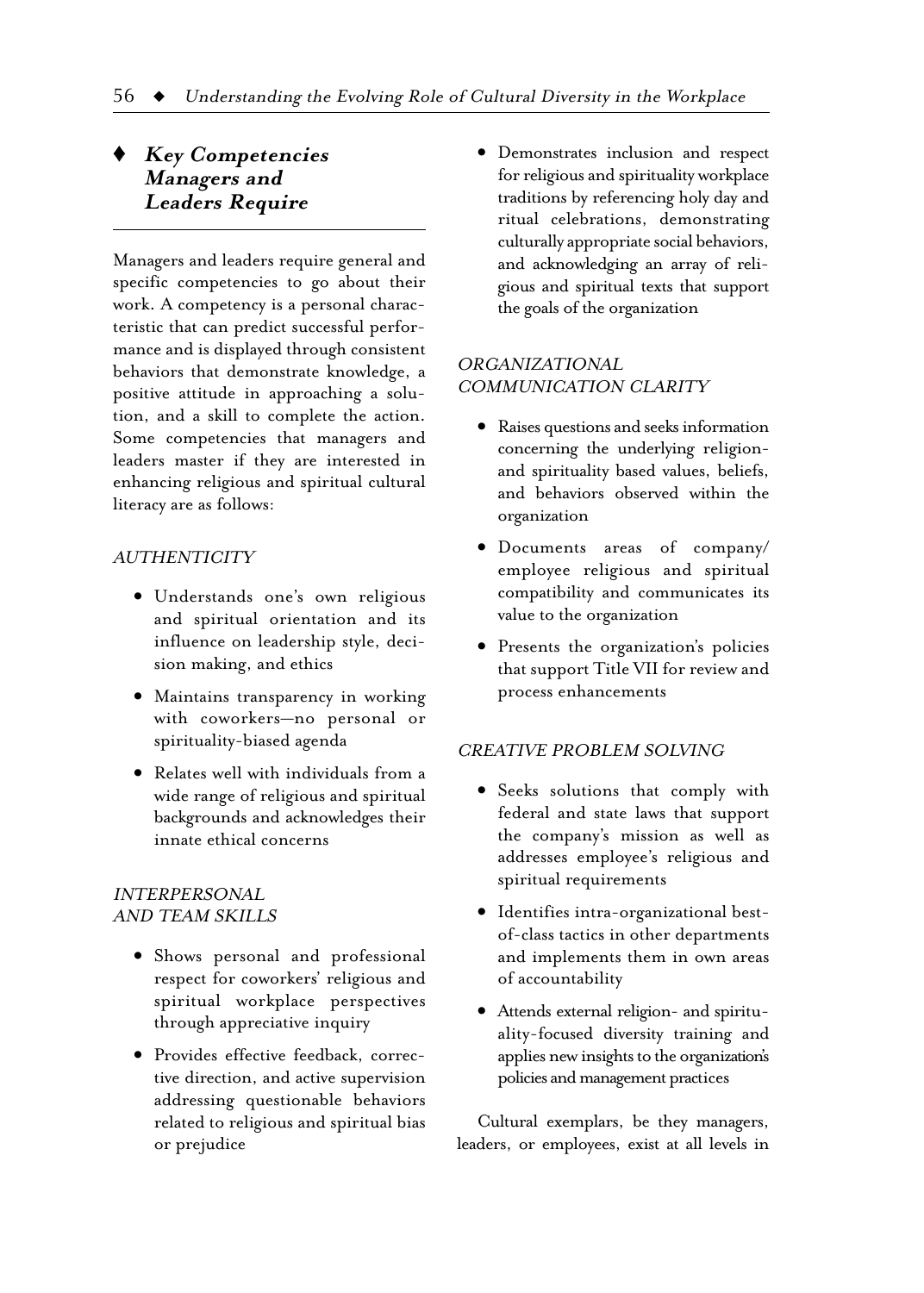organizations. They demonstrate many of the above competencies and are acknowledged by their peers as consistently displaying the religious and spiritual knowledge, attitude, and skills that effectively support the missions of their organization. Their activities make organizations better. What remains to be determined in many organizations is if these employees will find opportunities to bring these underutilized skills into greater use. Today we would never question the value that race- and genderbased perspectives bring to effective manage ment. Religion and spiritual workplace diversity is still in its infancy and awaits greater recognition.

## **♦ Conclusion**

"Religious and spiritual workplace diversity" has become a catchphrase that is easily acknowledged but rarely instituted until conflict appears. Preemptive policies exist; however, more proactive and strategic change agents are needed in board rooms, in senior and line management positions, and in employee populations.

David Miller, the director of the Yale Center for Faith and Culture, distinguishes organizations as faith-based or faith-friendly. The strength of faith-based organizations is their endorsement of a specific religious or spiritual tradition that is comprehensively integrated into the organization's strategies, structure, and systems. While faith-based organizations honor one religious or spiritual perspective, they leave little room for the acceptance and integration of others' beliefs. The power of faith-friendly organizations is their ability to manage and utilize a fuller array of religious and spiritual workplace traditions for the strategic benefit of their organization and its employees, customers, clients, and alliance partners.

There is urgency for organizations to address religious and spiritual workplace diversity. In examining the relationship between faith and the U.S. economy, the Gallup Poll<sup>22</sup> identified that "almost twothirds of Americans—churchgoing or not—say the overall health of the nation is heavily dependent on its spiritual health. About seventy seven percent also said that the nation's economy is dependent on its spiritual well-being."23 If organizations are going to utilize the value of religious and spiritual workplace traditions, they must create strategies and structures to meet the expectations of an increasingly spiritually aware if not alarmed workforce.

Most organizations are currently prepared to address the legal and accommodation issues underlying religious and spiritual workplace diversity. There is a sampling of organizations, such as Tom's of Maine and Tyson Foods, Inc., that demonstrate what faith-based organizations can do when leaders set the strategy and managers implement religion- and spirituality-friendly tactics. It will be up to organizational leaders of the 21st century to effectively develop faithfriendly institutions through their crosscultural acumen and religious and spiritual literacy to harness the potential that this underutilized and frequently unspoken aspect of diversity offers.

### **Discussion Questions**

- 1. Is your organization faith-friendly, faith-based, or faithless? How does that designation support or hinder your organization's mission and goal?
- 2. What major religious and spiritual megatrends are affecting your organization, and what should or can be done about them? What will happen if nothing is done?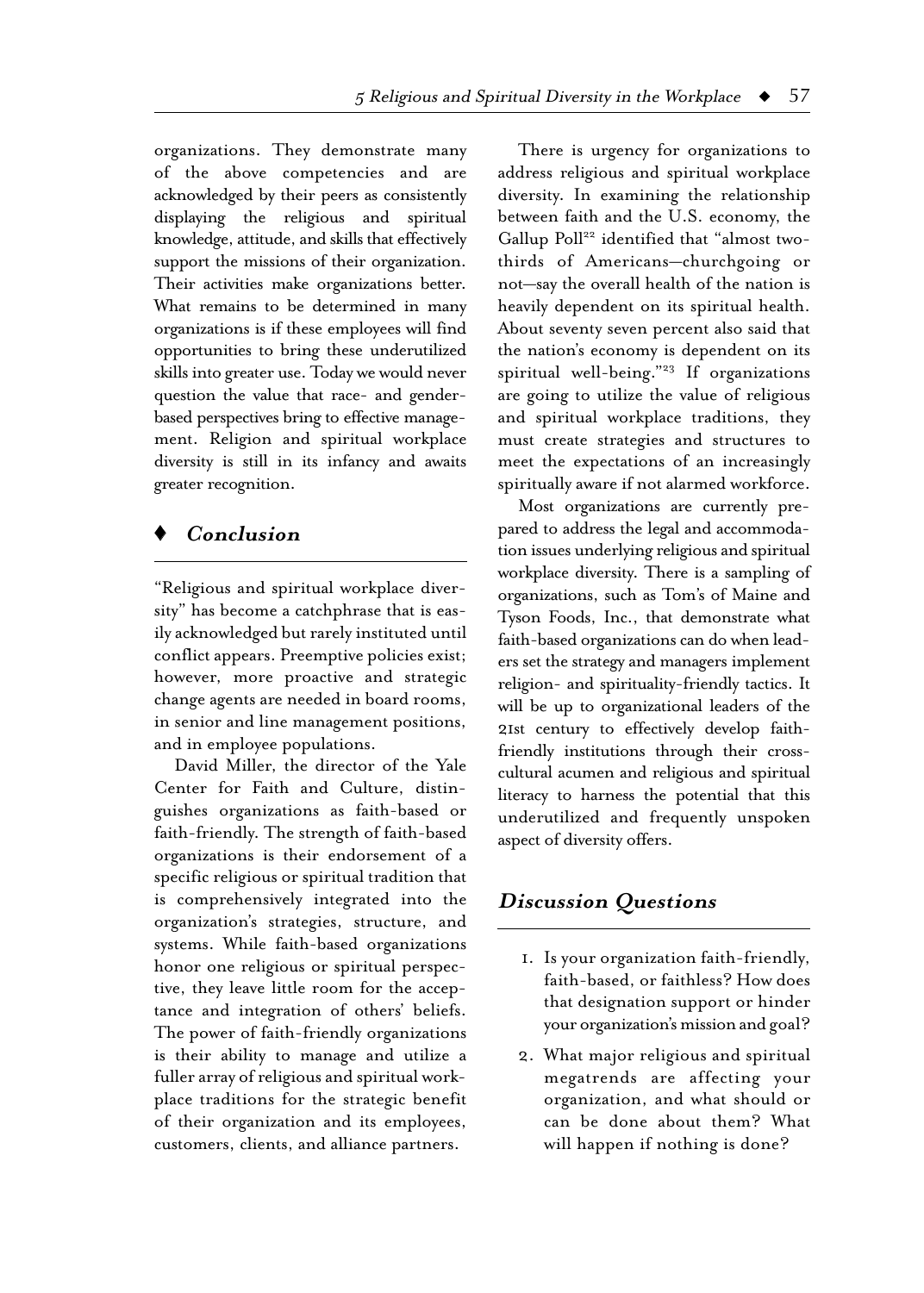- 3. At what level of religious and spiritual workplace engagement is your organization—compliance, normalization, utilization, and maximization? What needs to be done to move to the next level? Who needs to be involved?
- 4. How has your organization gained or lost reputational capital due to the way it has managed religious and spiritual workplace diversity? How can that capital be regained?
- 5. What personal competency or competencies do you need to develop to manage religious and spiritual workplace diversity? What difference could you make in your organization should you exercise those newfound abilities?

## **♦ Notes**

1. See Anti-Defamation League (Judaism): www.adl.org; CAIR (Council for American– Islamic Relations): www.cair.com; Catholic League for Religious and Civil Rights: www .catholicleague.org; Sikh American Legal Defense and Education Fund: www.saldef.org; American-Arab Anti-Discrimination Committee: www .adc.org; and American Hindus Against Defamation: www.hindunet.org/anti\_defamation.

2. Adapted from Kahn, A., & Gomez, S. (1998). Challenging diversity: Taking the next step. Phoenix, AZ: Budshel Press. Available at www.culture-link.com

3. EEOC v. Red Robin Gourmet Burgers, Inc. (W.D. Wash. 2005). No. C04–1291 JLR. Retrieved from www.eeoc.gov/litigation/ settlements/settlement09–05.html

4. Walter, M. (2000, February 18). Tyson discusses faith in workplace at business lunch. Arkansas Democrat-Gazette. Retrieved from www.nwanews.com/adg/Business/108332/

5. Johnson, H. (2004). Taboo no more. Training,  $4I(4)$ , 22-26.

6. Kinni, T. (2007). Faith at work: Redrawing the line between religion and business. New York: The Conference Board.

7. Gallup, G. (2006). The spiritual state of the union: The role of spiritual commitment in the United States. Princeton, NJ: The Gallup Organization.

8. According to the CIA World Factbook, the United States is 78% Christian and 10% no religion, while other religions compose 12% of the U.S. population. In descending order, the largest identified religious groups are Protestant (52%), Roman Catholic (24%), Mormon (2%), Buddhist (2%), Jewish (1%), and Muslim (1%).

9. AHAD protests Kohler's use of Nataraja image. Retrieved from www .hindunet.org/anti\_defamation/kohler/

10. Gallup, G. (2006). The spiritual state of the union.

11. Nadesan, M. H. (1999). The discourses of corporate spiritualism and evangelical capitalism. Management Communication Quarterly,  $13(1)$ ,  $3-42$ .

12. Olian, J. (2003, December 8). Spirituality is finding a place in the workplace. Seattle Post-Intelligencer. Retrieved from http://seattlepi.nwsource.com/business/151289 \_spiritualdivide08.html

13. Islamic finance: Calling the faithful. (2006, December 9). Economist, p. 78. Retrieved from www.economist.com/finance/ displaystory.cfm?story\_id=8382406

14. Civil Rights Act of 1964, Pub. L. No. 88–352 (Title VII). Retrieved from www.eeoc.gov/policy/vii.html

15. Norman, J. (2006, August 28). Worship in the workplace. Orange County Register. Retrieved from www.ocregister.com/ocregister/money/small business/article\_1255596.php

16. To gather more information on determining religious discrimination cases in your organization or to file a report, contact the U.S. Equal Employment Opportunity Commission at their Web site: www.eeoc.gov/types/religion.html

17. Bennis, W. & Goldsmith, J. (2003). Learning to lead: A workbook on becoming a leader. New York: Basic Books.

18. Johnson, A. (2005, March 21). The Faith-at-Work Movement finds a home: